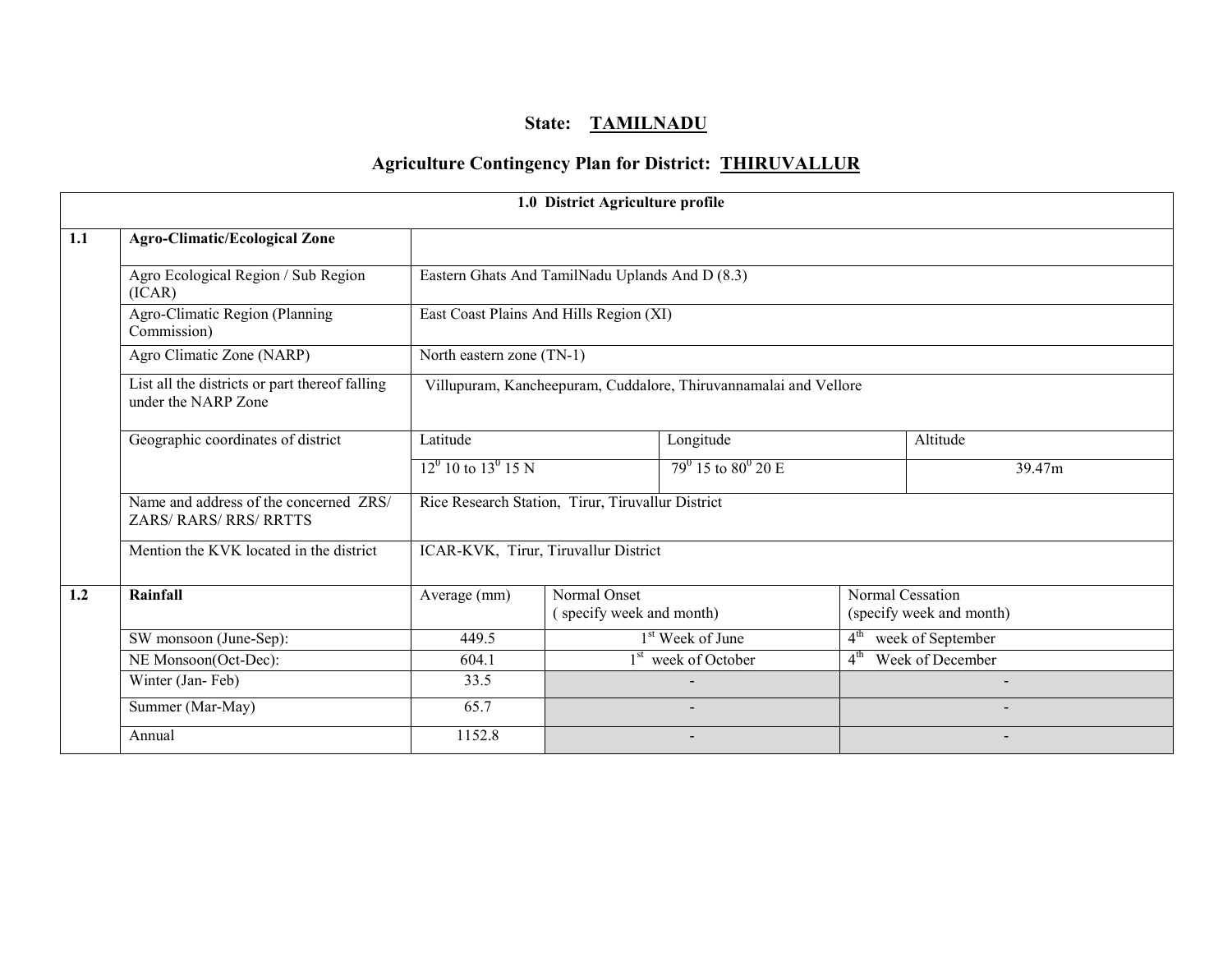| <b>Land use</b>                    | Geographical area | Forest | Land under               | Permanent | <b>Cultivable</b> | Land under              | Barren and           | Current | Other fallows |
|------------------------------------|-------------------|--------|--------------------------|-----------|-------------------|-------------------------|----------------------|---------|---------------|
| pattern of the<br>district (latest |                   | area   | non-<br>agricultural use | pastures  | wasteland         | Misc. tree<br>crops and | uncultivable<br>land | fallows |               |
| statistics)                        |                   |        |                          |           |                   | groves                  |                      |         |               |
| $^{\circ}000$ ha)<br>Area (        | 342.2             | 9.     | 107.9                    | o. I      | 8.0               | $\overline{ }$          | .3.C                 | 26.3    | 39.3          |
|                                    |                   |        |                          |           |                   |                         |                      |         |               |

| 1, 4 | <b>Major Soils</b>             | Area ('000 ha) | Percent $(\% )$ of total |
|------|--------------------------------|----------------|--------------------------|
|      | 1 Red                          | 72.2           | 21.1                     |
|      | 2 Lateritic soils (Alfisols)   | 15.5           | 4.4                      |
|      | 3 Alluvial soils (Inceptisols) | 24.5           | 7.2                      |
|      | 4. Black soil                  | 188.9          | 55.2                     |
|      |                                |                |                          |
| 1.5  | <b>Agricultural land use</b>   | Area ('000 ha) | Cropping intensity %     |
|      | Net sown area                  | 113.0          | 132.1                    |
|      | Area sown more than once       | 36.3           |                          |
|      | Gross cropped area             | 149.4          |                          |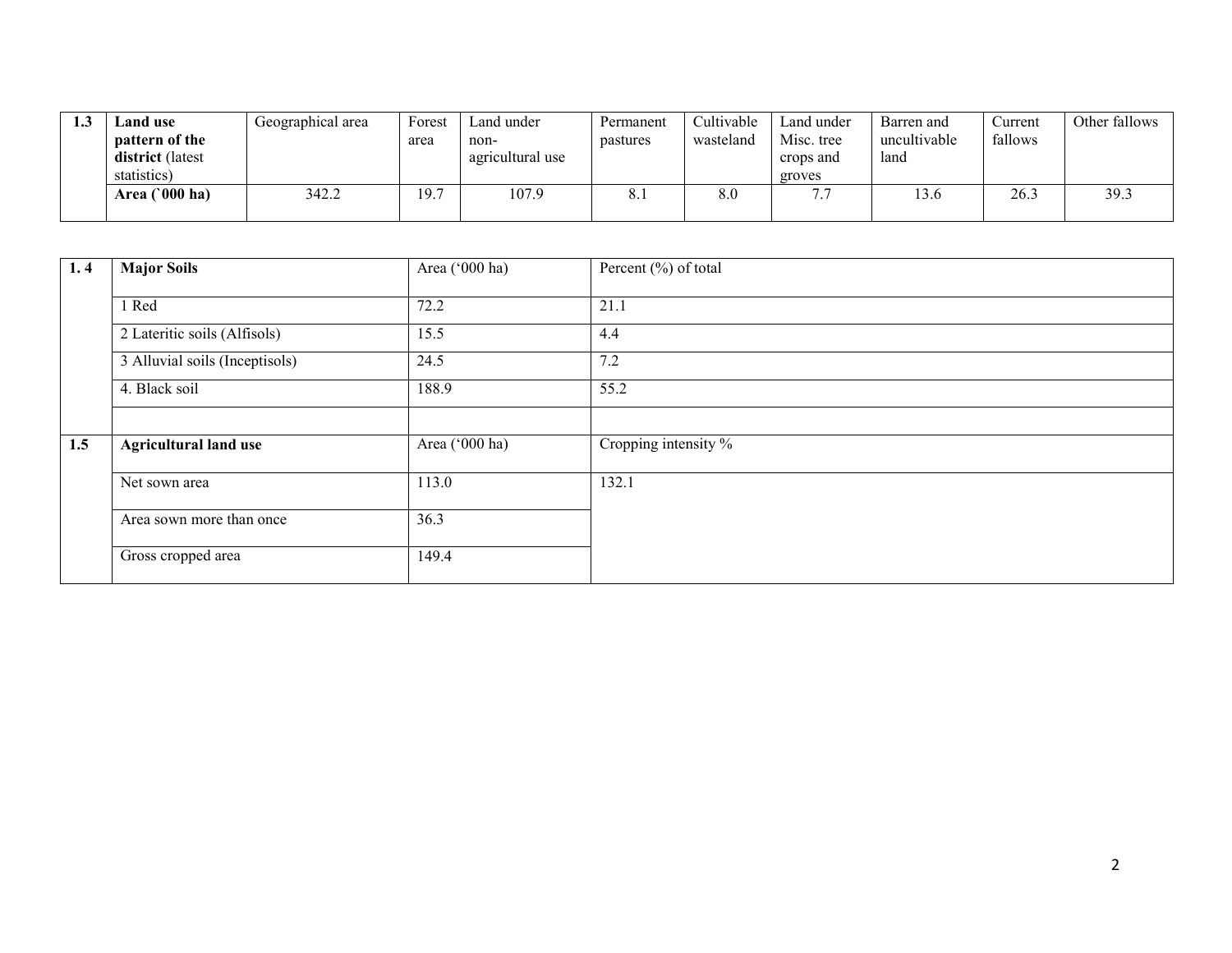| <b>Irrigation</b>                        | Area ('000 ha)     | Percent $\overline{(\frac{0}{0})}$ |                                      |                                                      |  |  |
|------------------------------------------|--------------------|------------------------------------|--------------------------------------|------------------------------------------------------|--|--|
| Net irrigated area                       | 91.8               | 82.1                               |                                      |                                                      |  |  |
| Gross irrigated area                     | 122.1              | 84.1                               |                                      |                                                      |  |  |
| Rainfed area                             | 21.3               | 17.8                               |                                      |                                                      |  |  |
| <b>Sources of Irrigation</b>             | Number             | Area ('000 ha)                     |                                      | $%$ area                                             |  |  |
| Canals                                   | 17                 | 1.6                                |                                      | 1.8                                                  |  |  |
| Tanks                                    | 1895               | 13.8                               |                                      | 15.1                                                 |  |  |
| Open wells                               | 12775              | 22.5                               |                                      | $\blacksquare$                                       |  |  |
| Bore wells                               | 1615               | 56.3                               |                                      | 61.4                                                 |  |  |
| Lift irrigation                          | $\blacksquare$     | $\blacksquare$                     |                                      | $\blacksquare$                                       |  |  |
| Other sources(tube wells& filter points) | 17616              | $\sim$                             |                                      | 63.3                                                 |  |  |
| Total                                    | 33918              | 93.8                               |                                      | 130.5                                                |  |  |
| Pumpsets                                 |                    | $\overline{a}$                     |                                      |                                                      |  |  |
| Micro-irrigation                         |                    | $\overline{a}$                     |                                      |                                                      |  |  |
| Groundwater availability and use         | No. of blocks      | $%$ area                           | Quality of water                     |                                                      |  |  |
| Over exploited                           | 06                 | 42.9                               |                                      | Salinity level: 757 % good, 24% moderate and 1% poor |  |  |
| Critical                                 | 02                 | 14.3                               | Residual Sodium Carbonate: 100% good |                                                      |  |  |
| Semi-critical                            | 05                 | 35.7                               | Sodium Adsorption Ratio:100 % good   |                                                      |  |  |
| Safe                                     | 01                 | 7.1                                |                                      |                                                      |  |  |
| Wastewater availability and use          | Data not available |                                    | $\overline{a}$                       |                                                      |  |  |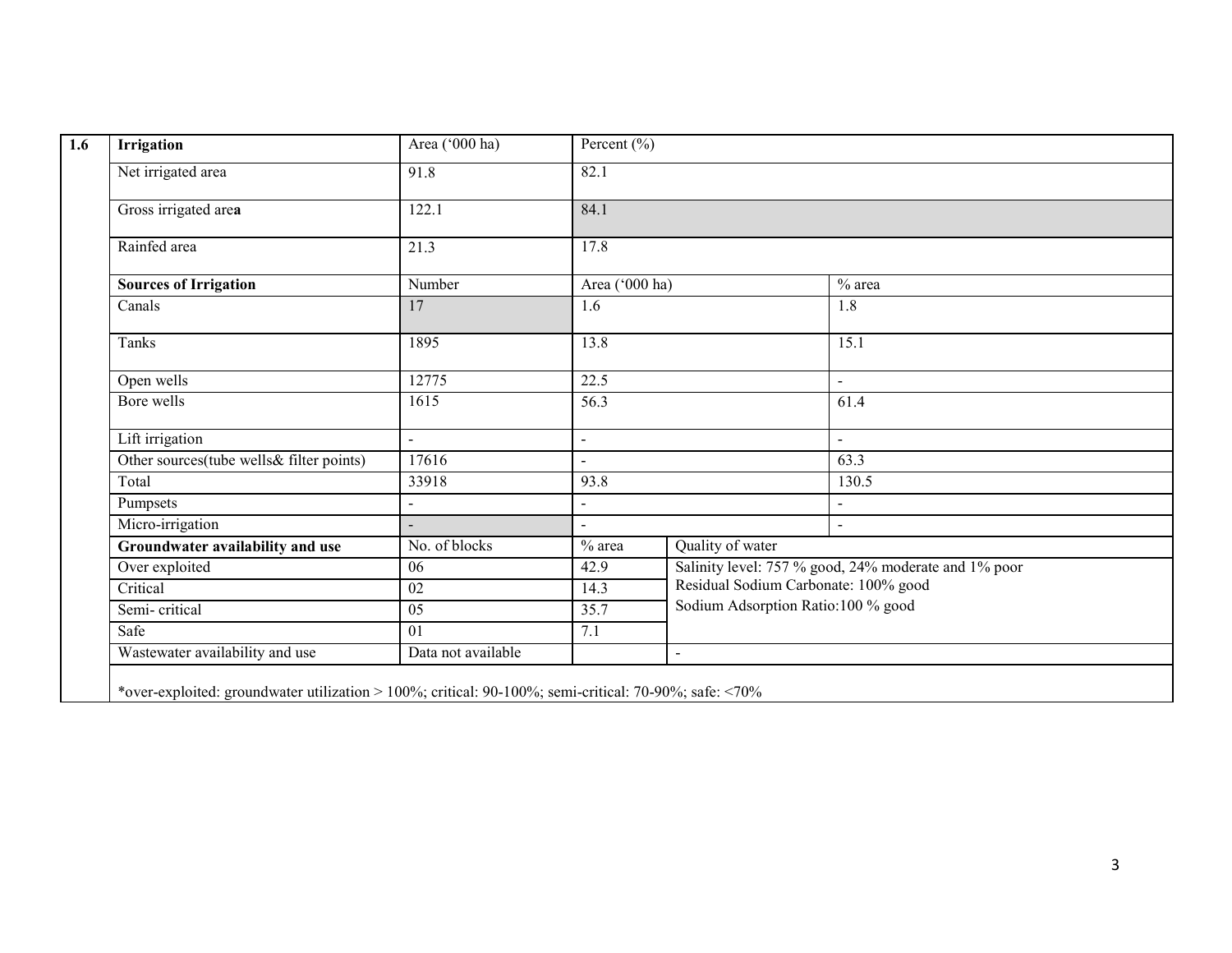#### Area under major field crops & horticulture etc.

\*If break-up data (irrigated, rainfed) is not available, give total area

|                | <b>Major Field Crops cultivated</b> |                   |                |                          | Area ('000 ha)*          |               |                          |  |  |
|----------------|-------------------------------------|-------------------|----------------|--------------------------|--------------------------|---------------|--------------------------|--|--|
|                |                                     |                   | <b>Kharif</b>  |                          | Rabi                     | <b>Summer</b> | <b>Total</b>             |  |  |
|                |                                     | <b>Irrigated</b>  | Rainfed        | <b>Irrigated</b>         | Rainfed                  |               |                          |  |  |
| 1              | Paddy                               | 36.8              | 2.2            | 28.4                     | 1.2                      | 10066         | 96.8                     |  |  |
| $\overline{2}$ | Groundnut                           | 2.5               | 7.5            | 18.0                     | $\blacksquare$           |               | 28.0                     |  |  |
| $\mathfrak{Z}$ | Greengram                           | $\sim$            | 0.2            | 1.9                      | $\blacksquare$           | $\sim$        | 13.1                     |  |  |
| $\overline{4}$ | Sugarcane                           | 54.0              |                | 12.9                     |                          |               | 10.0                     |  |  |
| 5              | Gingelly                            |                   | 1.0            | 1.0                      |                          |               | 2.0                      |  |  |
|                | Others                              | $\sim$            | $\blacksquare$ | $\overline{\phantom{a}}$ | $\overline{\phantom{a}}$ | $\sim$        | $\overline{\phantom{a}}$ |  |  |
|                | Horticulture crops - Fruits         | <b>Total area</b> |                |                          |                          |               |                          |  |  |
| 1              | Mango                               | 9.6               |                |                          |                          |               |                          |  |  |
| $\overline{2}$ | Banana                              |                   |                |                          | 1.6                      |               |                          |  |  |
| 3.             | Guava                               |                   |                |                          | 0.2                      |               |                          |  |  |
| 4.             | Water melon                         |                   |                |                          | 0.4                      |               |                          |  |  |
| 5.             | Citrus                              |                   |                |                          | 0.098                    |               |                          |  |  |
|                | Horticultural crops - Vegetables    |                   |                |                          | <b>Total area</b>        |               |                          |  |  |
| -1             | <b>Brinjal</b>                      |                   |                |                          | 0.2                      |               |                          |  |  |
| $\sqrt{2}$     | Cowpea                              |                   |                |                          | 0.1                      |               |                          |  |  |
| $\mathfrak{Z}$ | Bhendi                              |                   |                |                          | 0.1                      |               |                          |  |  |
| 4              | Greens                              |                   |                |                          | $\sim$                   |               |                          |  |  |
| 5              | Bitter gourd                        |                   |                |                          | $\sim$                   |               |                          |  |  |
|                | <b>Flowers</b>                      |                   |                |                          |                          |               |                          |  |  |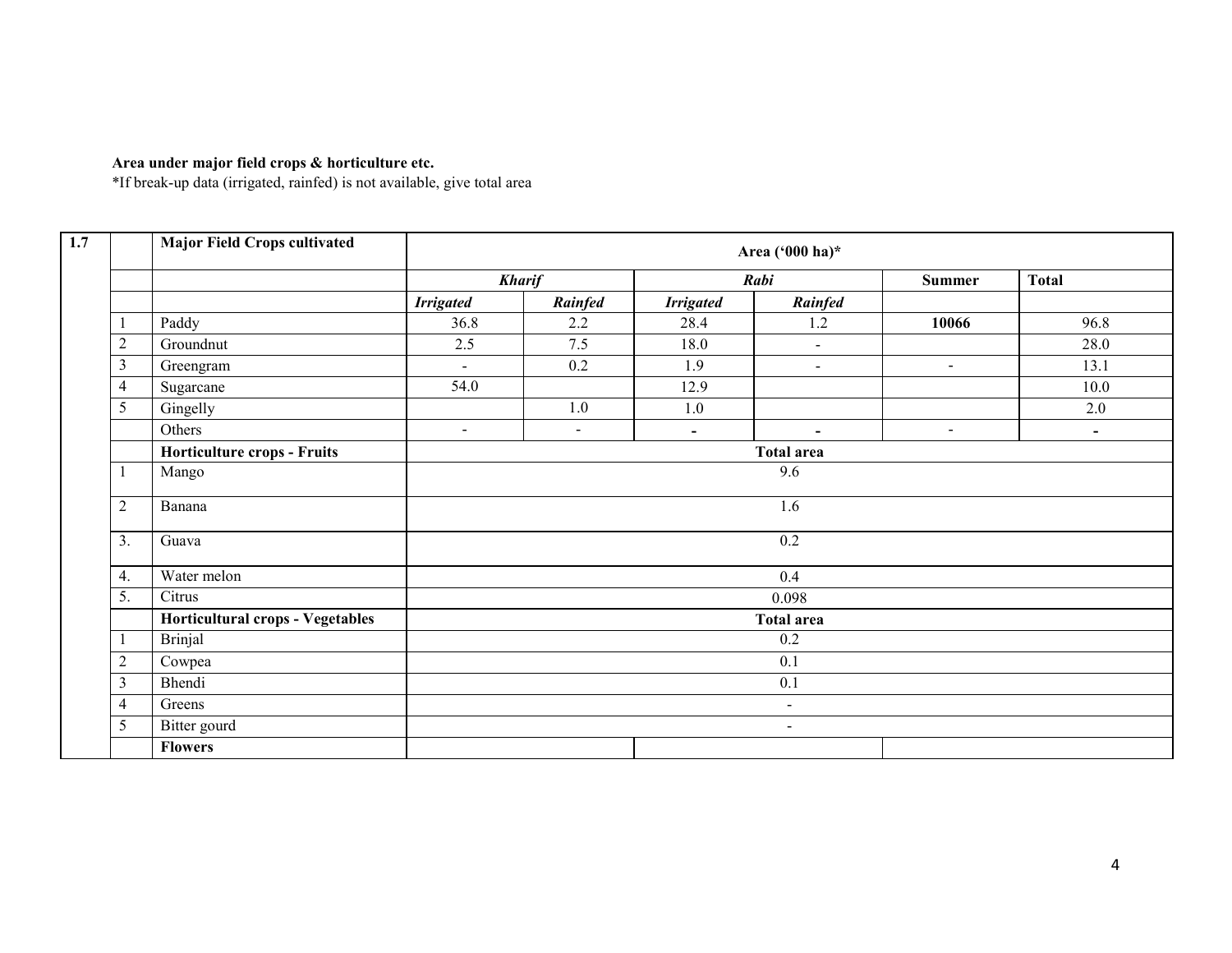|   | <b>Medicinal and Aromatic crops</b> | <b>Total area</b> |
|---|-------------------------------------|-------------------|
|   | Medicinal and Aromatic crops        |                   |
| ◠ | Ocimum                              | 0.058             |
|   | <b>Plantation crops</b>             | <b>Total area</b> |
|   | Coconut                             | 11.1              |
|   | <b>Fodder crops</b>                 | <b>Total area</b> |
|   | Total fodder crop area              |                   |
|   | <b>Grazing land</b>                 | 7.9               |

| 1.8  | Livestock                                       | <b>Male ('000)</b>       | Female ('000)             | <b>Total ('000)</b> |
|------|-------------------------------------------------|--------------------------|---------------------------|---------------------|
|      | Non descriptive Cattle (local low yielding)     | 43.9                     | 54.9                      | 98.8                |
|      | Crossbred cattle                                | 97.9                     | 127.4                     | 225.3               |
|      | Non descriptive Buffaloes (local low yielding)  |                          |                           | 194.5               |
|      | <b>Graded Buffaloes</b>                         |                          |                           |                     |
|      | Goat                                            |                          |                           | 321.4               |
|      | Sheep                                           |                          |                           | 92.9                |
|      | Others (Camel, Pig, Yak etc.)                   |                          |                           | 6.0                 |
|      | Commercial dairy farms (Number)                 |                          |                           |                     |
| 1.9  | Poultry                                         | No. of farms             | Total No. of birds ('000) |                     |
|      | Commercial                                      | $\overline{\phantom{a}}$ | 654.3                     |                     |
|      | Backyard                                        | $\sim$                   | $\blacksquare$            |                     |
| 1.10 | Fisheries (Data source: Chief Planning Officer) |                          |                           |                     |
|      | A. Capture                                      |                          |                           |                     |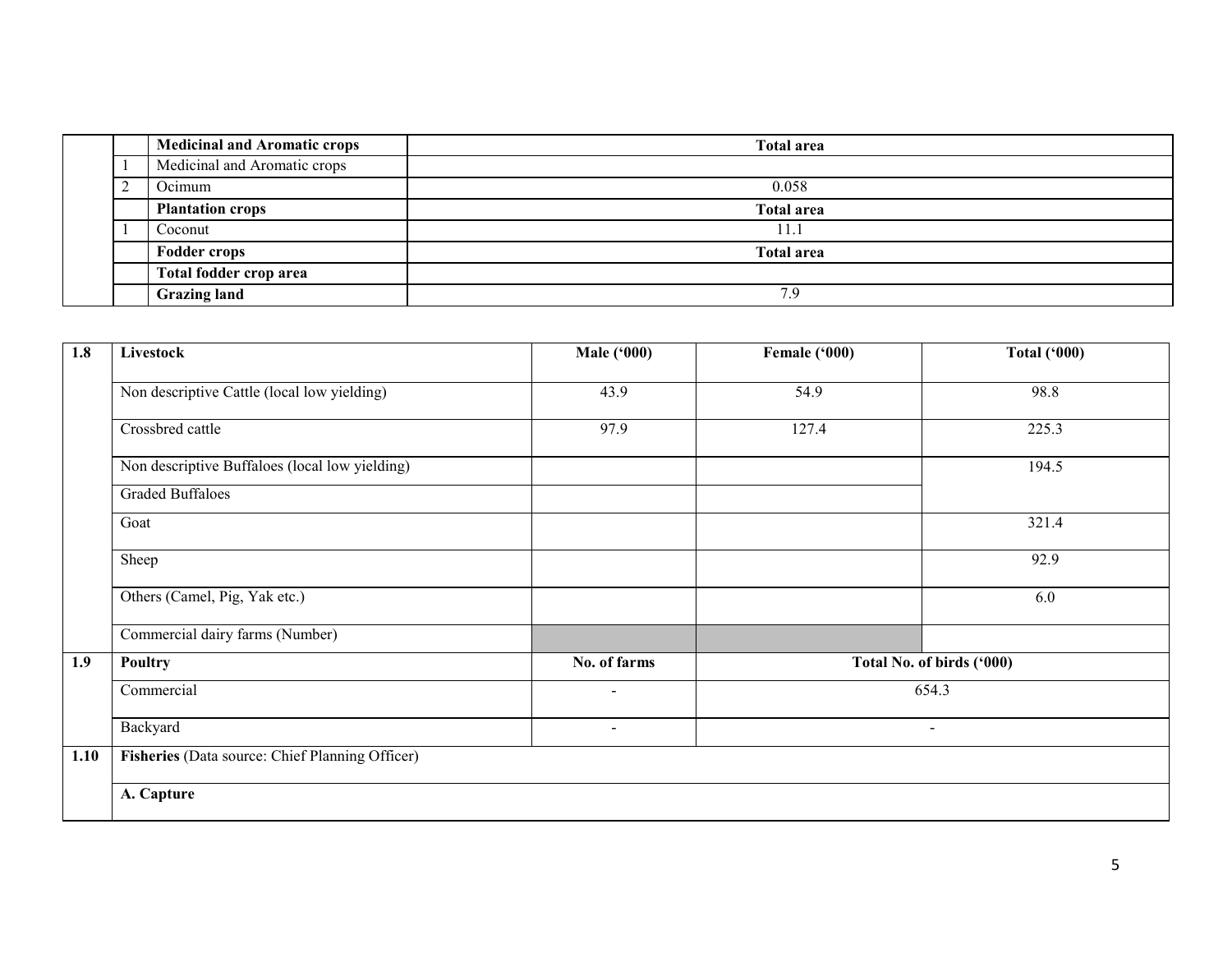| i) Marine (Data Source: Fisheries<br>Department)                | No. of fishermen | <b>Boats</b>           |                    |                                          | <b>Nets</b>                                            | <b>Storage</b><br>facilities  |
|-----------------------------------------------------------------|------------------|------------------------|--------------------|------------------------------------------|--------------------------------------------------------|-------------------------------|
|                                                                 |                  | Mechanized             | Non-<br>mechanized | Mechanized<br>(Trawl nets,<br>Gill nets) | Non-mechanized<br>(Shore Seines,<br>Stake & trap nets) | (Ice<br>plants<br>etc.)       |
|                                                                 | 22029            | 338                    | 1194/3360          | 1106/118644                              | 204/0                                                  | 29/6                          |
|                                                                 |                  | No. Farmer owned ponds |                    | <b>No. of Reservoirs</b>                 | No. of village tanks                                   |                               |
| ii) Inland (Data Source: Fisheries<br>Department)               |                  | 1855                   |                    | 6                                        | 174                                                    |                               |
| <b>B.</b> Culture                                               |                  |                        |                    |                                          |                                                        |                               |
|                                                                 |                  | Water Spread Area (ha) |                    | Yield (t/ha)                             |                                                        | <b>Production ('000 tons)</b> |
| i) Brackish water (Data Source: MPEDA/<br>Fisheries Department) | 3500             |                        | 0.001              |                                          | 5.243                                                  |                               |
| ii) Fresh water (Data Source: Fisheries<br>Department)          | 1681593          |                        | 0.004              |                                          | 6.794                                                  |                               |
| <b>Others</b>                                                   |                  |                        | 0.000              |                                          | 80.357                                                 |                               |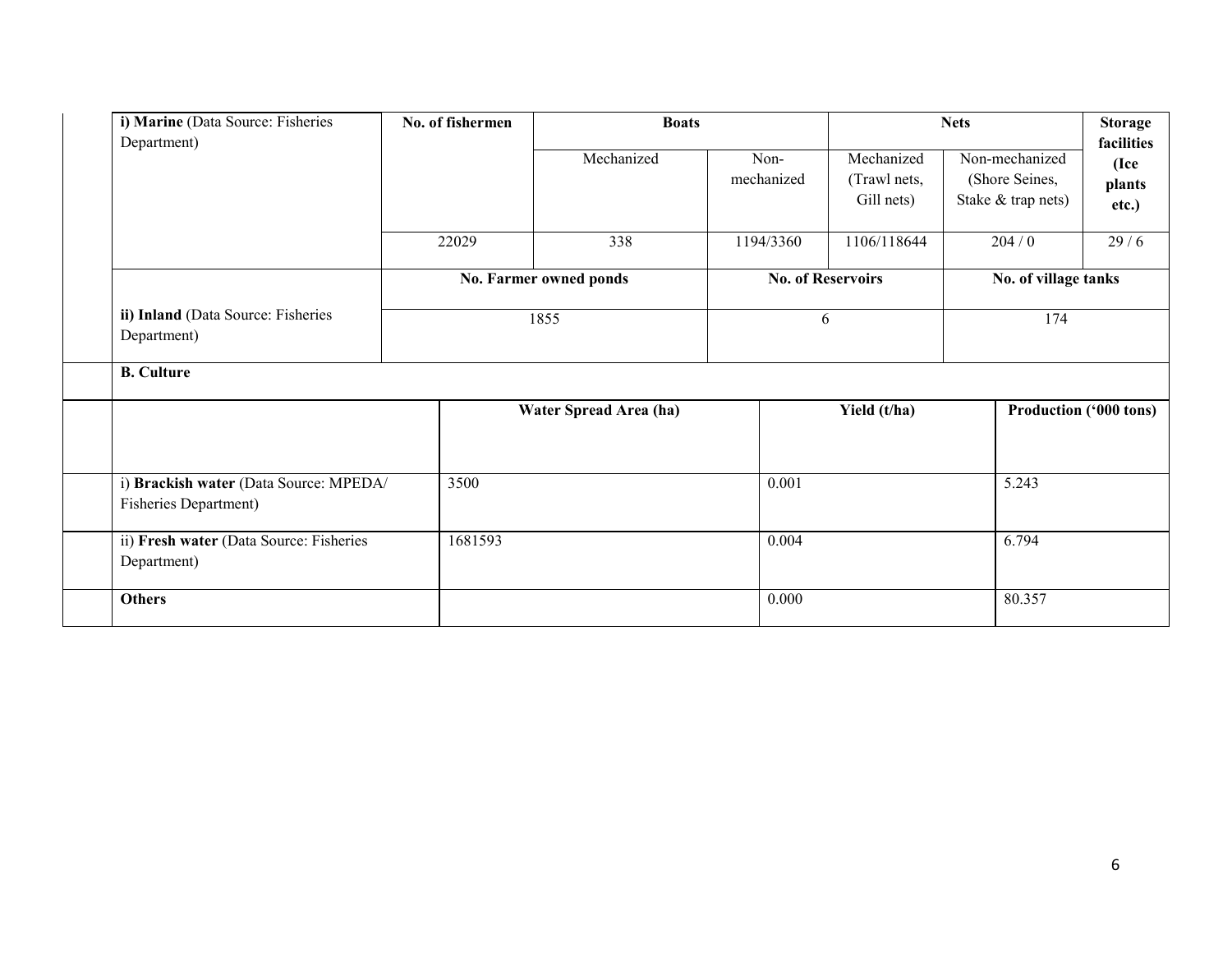|                                                                                                  | Reservoir | <b>Intensive Inland</b><br><b>Fish Culture in</b><br>major irrigation &<br>seasonal tanks | <b>FFDA</b><br>Tanks | <b>Short</b><br>seasonal<br>tanks &<br>ponds | <b>Derelict</b><br>water | Aquaculture<br>farm | <b>Estuaries &amp; backwaters</b> |
|--------------------------------------------------------------------------------------------------|-----------|-------------------------------------------------------------------------------------------|----------------------|----------------------------------------------|--------------------------|---------------------|-----------------------------------|
| <b>Inland Fish Production for</b><br>Thiruvallur district<br>(Quantity in tonnes) 2008-<br>2009/ | 3263      | 7813                                                                                      | 749                  | 8032                                         | 215                      | 86                  | 9236                              |

|                                                                                      | Mechanised | <b>Motorised</b> | Non mechanised | <b>Shore Seine</b> | <b>Total</b> |
|--------------------------------------------------------------------------------------|------------|------------------|----------------|--------------------|--------------|
| <b>Marine Fish Production-</b><br><b>Craft wise (Quantity in</b><br>tones) 2008-2009 | $\sim$     | 4166.70          | 4844.50        | 0.00               | 9011.20      |

|                                                                               | <b>Number of fishing villages</b> |       | <b>No. of Fish Landing Centres</b> |              |  |  |  |  |
|-------------------------------------------------------------------------------|-----------------------------------|-------|------------------------------------|--------------|--|--|--|--|
|                                                                               |                                   | Major | <b>Minor</b>                       | <b>Total</b> |  |  |  |  |
| Marine Fishing villages &<br><b>Landing Centres</b><br>(Thiruvallur district) | 58                                |       | 27                                 | 28           |  |  |  |  |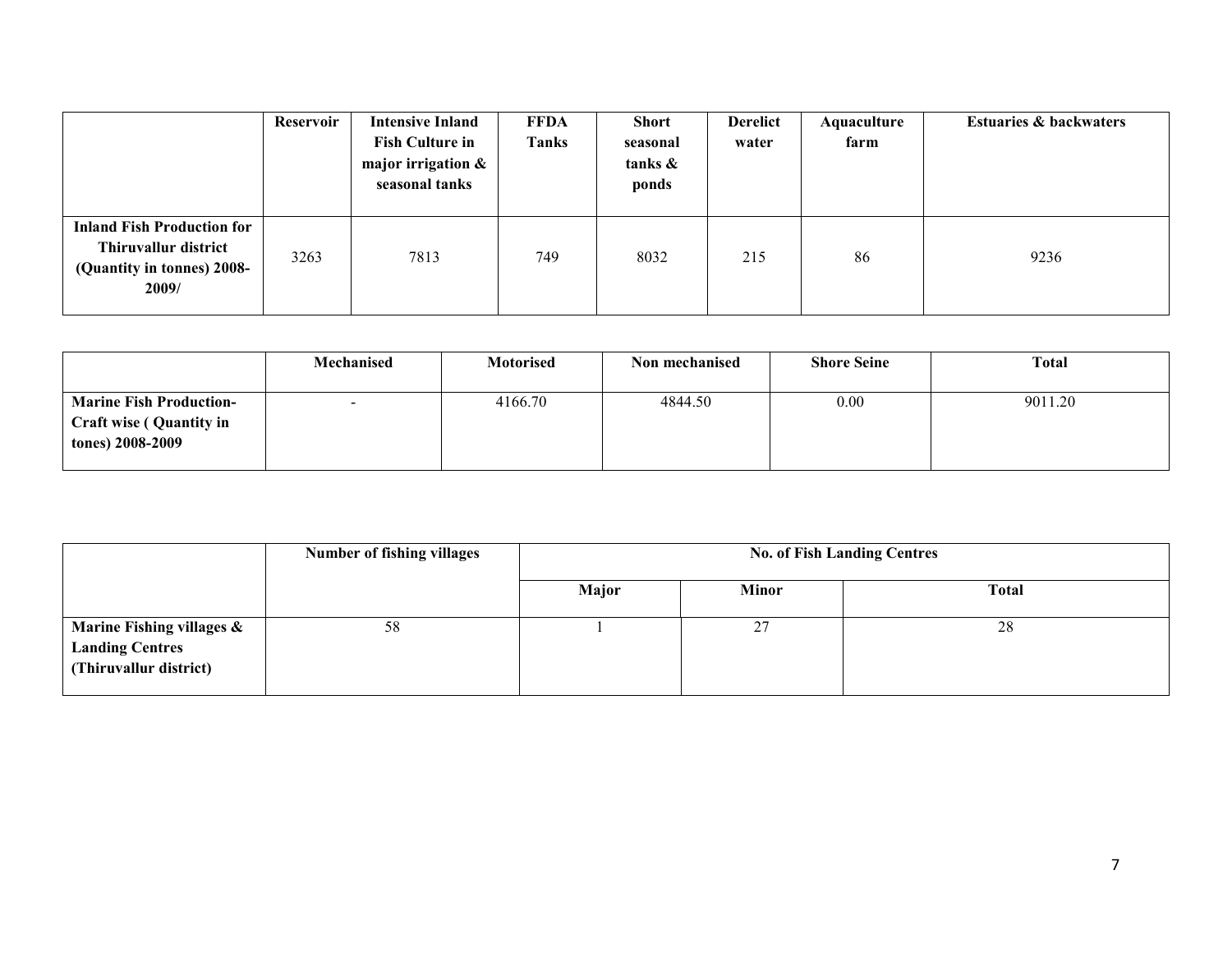|                                                                              |                          | Number of crafts         |                       |                |                    |                |                      |                |                       |  |
|------------------------------------------------------------------------------|--------------------------|--------------------------|-----------------------|----------------|--------------------|----------------|----------------------|----------------|-----------------------|--|
|                                                                              | Mechanised               |                          | <b>Wooden Vallams</b> |                | <b>FRP Vallams</b> |                | Wooden<br>Catamarans |                | <b>FRP</b> Catamarans |  |
|                                                                              |                          | With engine              | Without<br>engine     | With<br>engine | Without<br>engine  | With<br>engine | Without<br>engine    | With<br>engine | Without engine        |  |
| Details of fishing crafts-<br>mechanized fishing boats<br>and country crafts | $\overline{\phantom{0}}$ | $\overline{\phantom{0}}$ |                       | -              | -                  | -              | 699                  | 2029           | -                     |  |

| 1.11           | Production and Productivity of major             | Kharif                   |                          | Rabi                  |                         | <b>Summer</b>            |                          | <b>Total</b>          |                         |
|----------------|--------------------------------------------------|--------------------------|--------------------------|-----------------------|-------------------------|--------------------------|--------------------------|-----------------------|-------------------------|
|                | crops (Average of last 3 years: 2006, 07,<br>08) | Production<br>(000 t)    | Productivity<br>(kg/ha)  | Production<br>(000 t) | Productivity<br>(kg/ha) | Production<br>(000 t)    | Productivity<br>(kg/ha)  | Production<br>(000 t) | Productivity<br>(kg/ha) |
|                | Paddy                                            | 254.3                    | 4422                     |                       |                         |                          |                          | 254.3                 | 4422                    |
| $\overline{2}$ | Ground nut                                       | $\blacksquare$           | $\sim$                   | 62.0                  | 3130                    | $\overline{\phantom{a}}$ | $\overline{a}$           | 62.1                  | 3130                    |
| $\overline{3}$ | Green gram                                       | $\overline{\phantom{a}}$ | $\overline{\phantom{a}}$ | 6.0                   | 650                     |                          | $\overline{\phantom{a}}$ | 6.0                   | 650                     |
| $\overline{4}$ | Sugarcane                                        |                          |                          | 649.8                 | 120 t/ha                |                          |                          | 649.8                 | 120 t/ha                |
| 5              | Gingelly                                         |                          |                          |                       |                         |                          |                          | 0.7                   | 0.5                     |
|                | <b>Major Horticultural crops</b>                 |                          |                          |                       |                         |                          |                          | 32.3                  | 3364                    |
|                | Mango                                            |                          |                          |                       |                         |                          |                          | 75.0                  | 47741                   |
| $\overline{2}$ | Banana                                           |                          |                          |                       |                         |                          |                          | 35.2                  | 13603                   |
| 3              | Guava                                            |                          |                          |                       |                         |                          |                          | 0.8                   | 2986                    |
| $\overline{4}$ | Citrus                                           |                          |                          |                       |                         |                          |                          |                       |                         |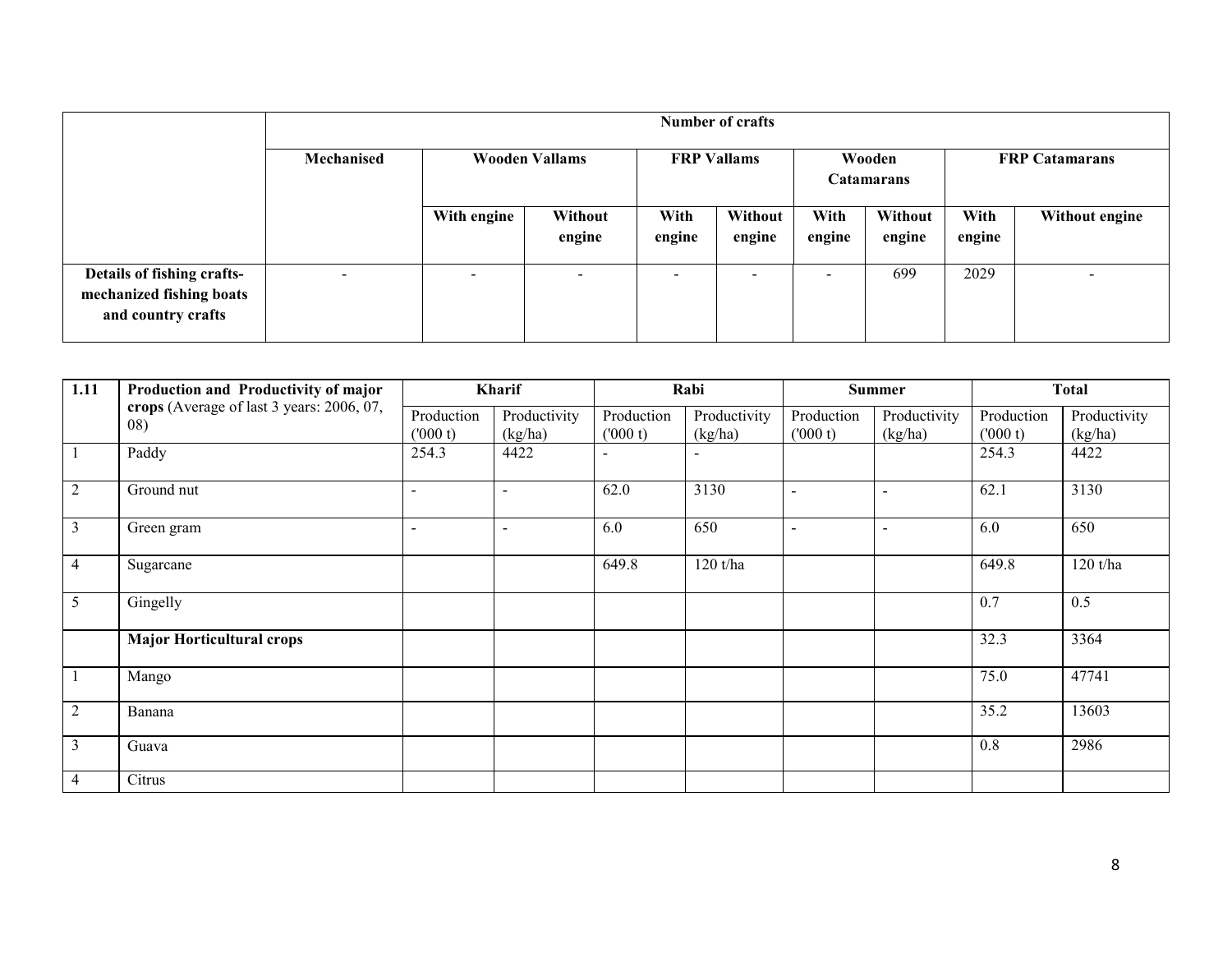| 1.12 | Sowing window for 5 major crops<br>(start and end of sowing period) | Paddy                                         | Ground nut                                      | Pulse       |
|------|---------------------------------------------------------------------|-----------------------------------------------|-------------------------------------------------|-------------|
|      | Kharif-Rainfed                                                      | April-July<br>August-November<br>Dec -January | June-July<br>July $1st$ FN to Aug $1st$<br>week | June - July |
|      | Kharif-Irrigated                                                    | April $1st$ FN - May $1st$<br>FN              |                                                 |             |
|      | Rabi-Rainfed                                                        |                                               |                                                 |             |
|      | Rabi-Irrigated                                                      | Dec $1st$ week – Dec. $30th$                  | Dec-January                                     | Jan - Feb   |

| 1.13 | What is the major contingency<br>the district is prone to? | Regular | Occasional | <b>None</b>  |
|------|------------------------------------------------------------|---------|------------|--------------|
|      | (Tick mark and mention years                               |         |            |              |
|      | if known during the last 10 year period)                   |         |            |              |
|      | Drought                                                    |         |            |              |
|      | Flood                                                      |         |            |              |
|      | Cyclone                                                    |         |            |              |
|      | Hail storm                                                 |         |            | $\checkmark$ |
|      | Heat wave                                                  |         |            | $\checkmark$ |
|      | Cold wave                                                  |         |            | ✓            |
|      | Frost                                                      |         |            | $\checkmark$ |
|      | Sea water inundation                                       |         |            |              |
|      | Pests and diseases (specify)                               |         |            |              |
|      |                                                            |         |            |              |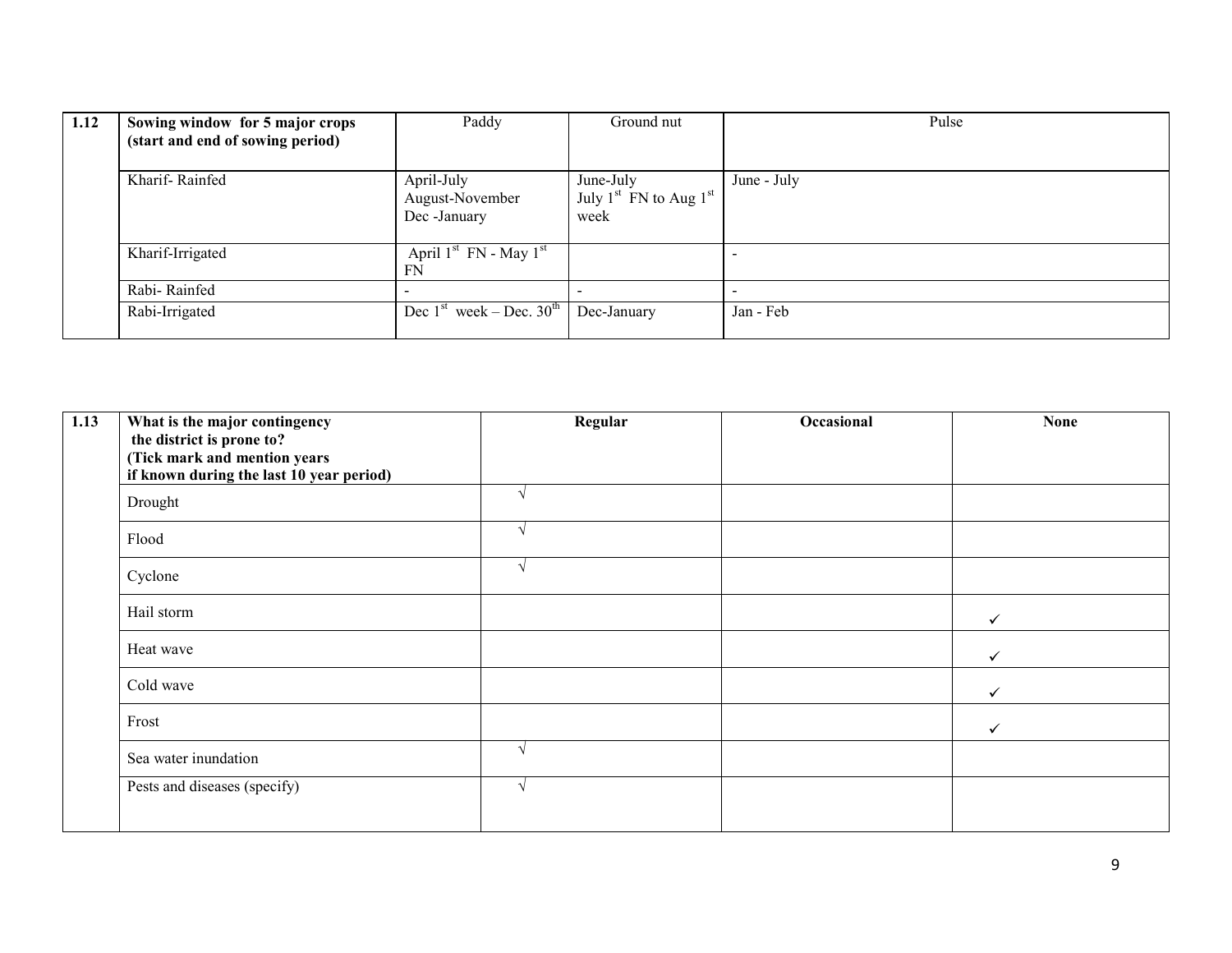| 1.14 | Include Digital maps of the district for | Location map of district within State as Annexure I | Enclosed: Yes |
|------|------------------------------------------|-----------------------------------------------------|---------------|
|      |                                          | Mean annual rainfall as Annexure 2                  | Enclosed: Yes |
|      |                                          | Soil map as Annexure 3                              | Enclosed: Yes |

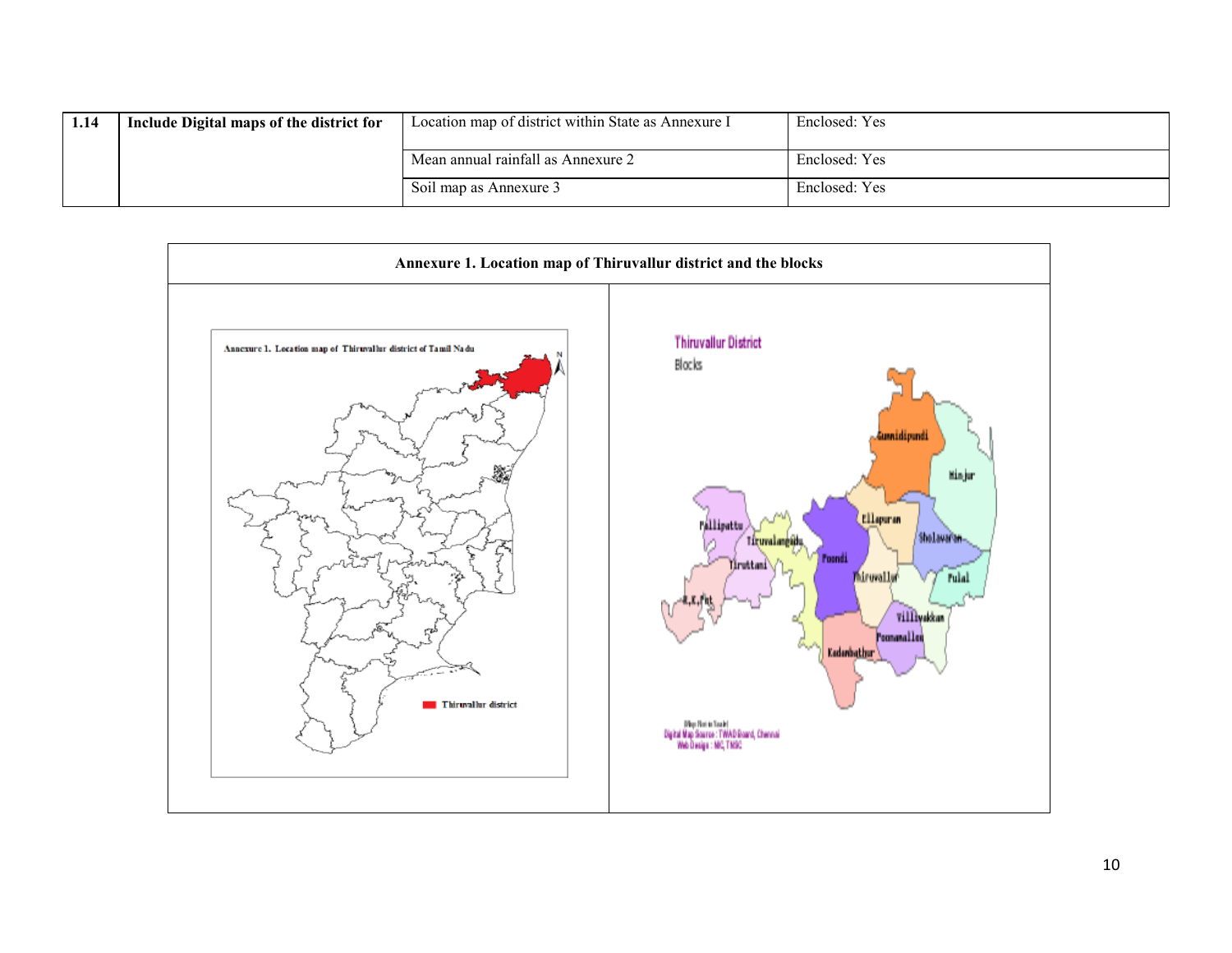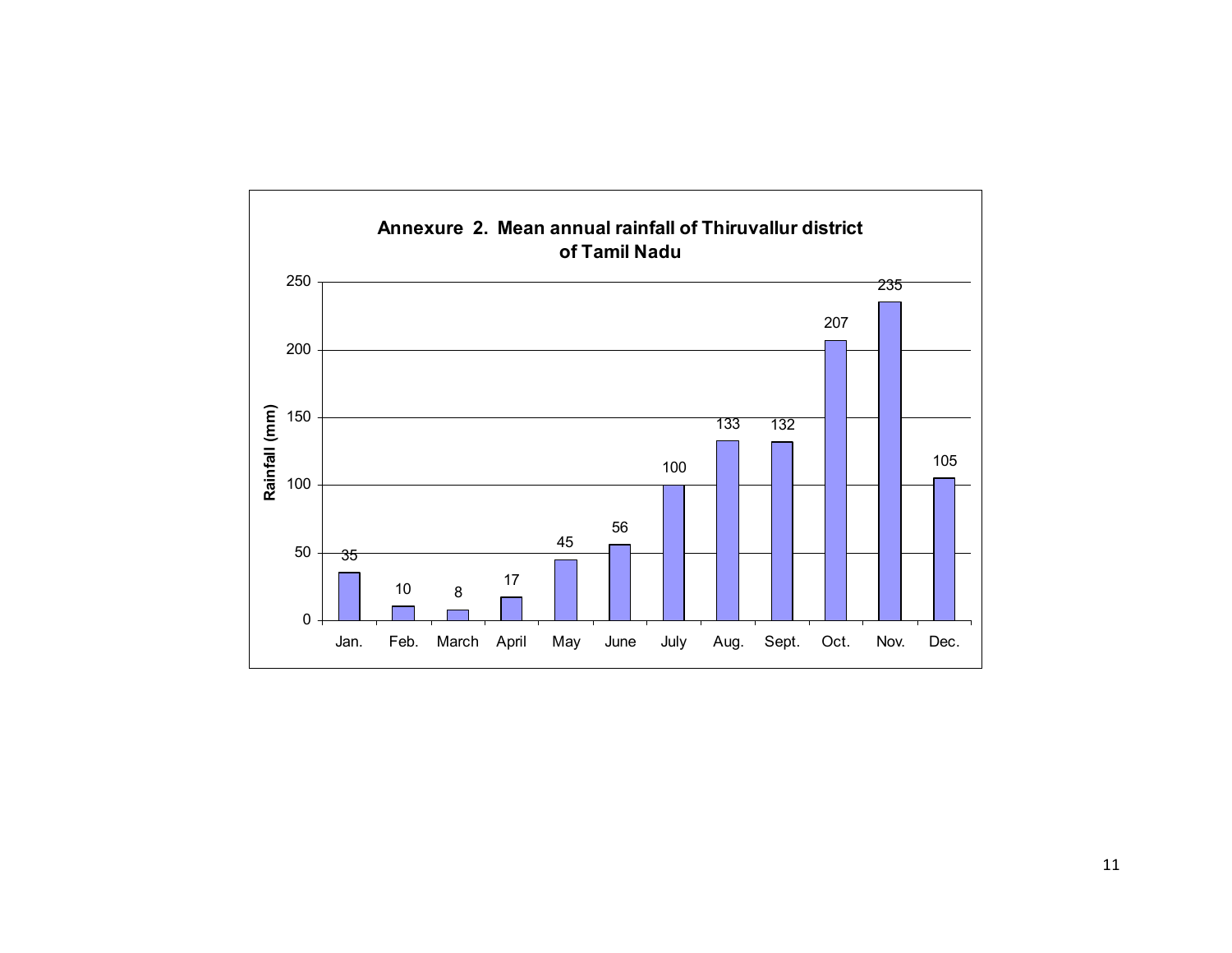

#### Annexure 3. Soil map of Thiruvallur district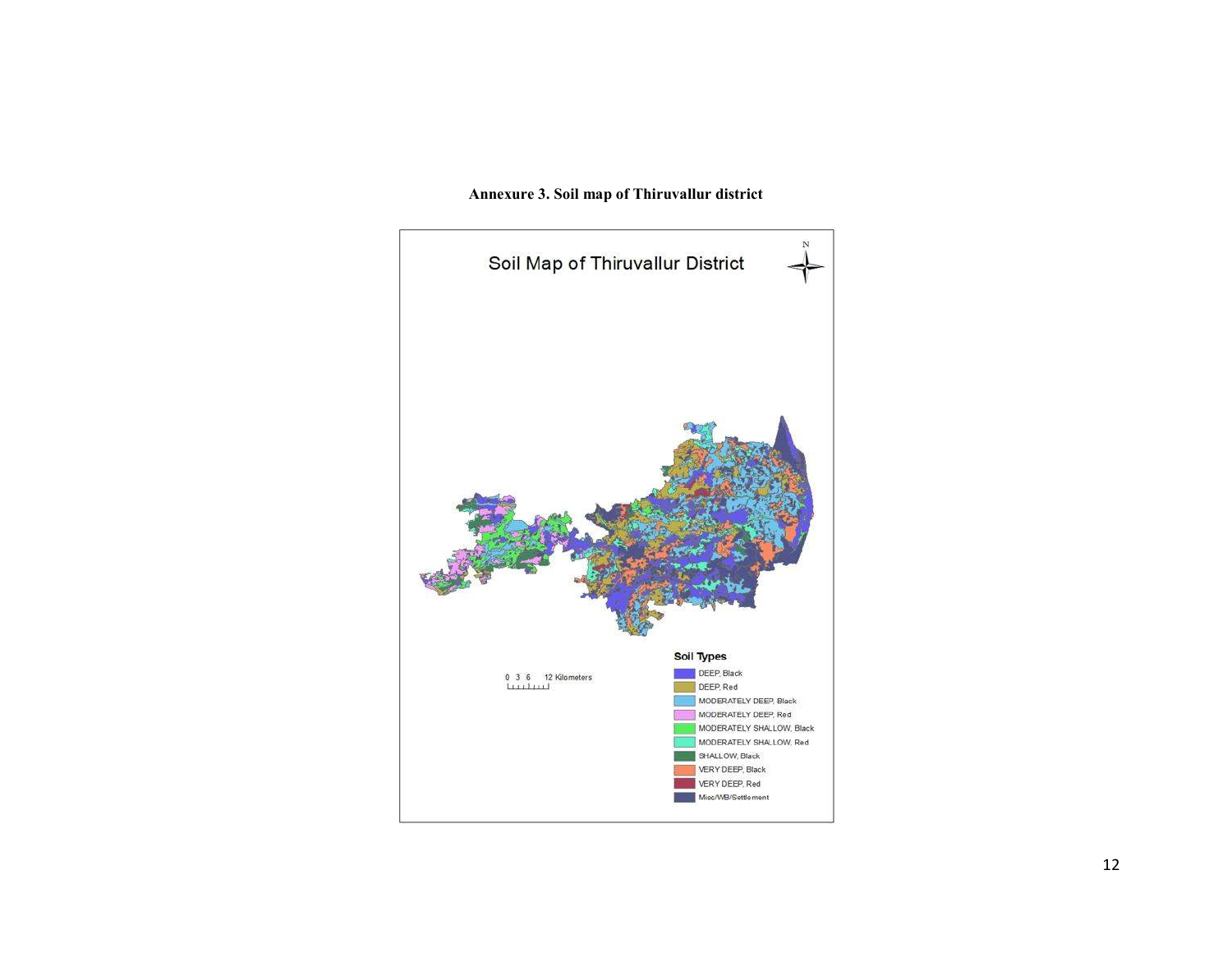# 2.0 Strategies for weather related contingencies

## 2.1 Drought

# 2.1.1 Rainfed situation

| Condition                                         |                                   |                                                                      | <b>Suggested Contingency measures</b> |                           |                              |  |
|---------------------------------------------------|-----------------------------------|----------------------------------------------------------------------|---------------------------------------|---------------------------|------------------------------|--|
| <b>Early season</b><br>drought (delayed<br>onset) | <b>Major Farming</b><br>situation | Crop/cropping system                                                 | Change in crop/cropping<br>system     | <b>Agronomic measures</b> | Remarks on<br>Implementation |  |
| Delay by 2 weeks<br>(June $3^{ra}$ week)          | Laterite and red<br>soils         | Dry rice (June-Aug)<br>Ground nut (June-Sep)<br>Gingelly (Oct – Feb) | No change                             | No change                 |                              |  |

| Condition                                         |                                   |                                                                      | <b>Suggested Contingency measures</b>                                 |                                                                                                                               |                                     |  |
|---------------------------------------------------|-----------------------------------|----------------------------------------------------------------------|-----------------------------------------------------------------------|-------------------------------------------------------------------------------------------------------------------------------|-------------------------------------|--|
| <b>Early season</b><br>drought (delayed<br>onset) | <b>Major Farming</b><br>situation | Crop/cropping system                                                 | Change in crop/cropping<br>system                                     | <b>Agronomic measures</b>                                                                                                     | <b>Remarks</b> on<br>Implementation |  |
| Delay by 4 weeks<br>July 1st week                 | Laterite and red soil             | Dry rice (June-Aug)<br>Ground nut (June-Sep)<br>Gingelly (Oct – Feb) | Maize/sunflower/groundnut<br>Tapioca+ Groundnut<br>Groundnut/Gingelly | Making field free of<br>weeds for full utilization<br>of water and nutrient<br>Adopt higher seed rate<br>Adopt Seed hardening |                                     |  |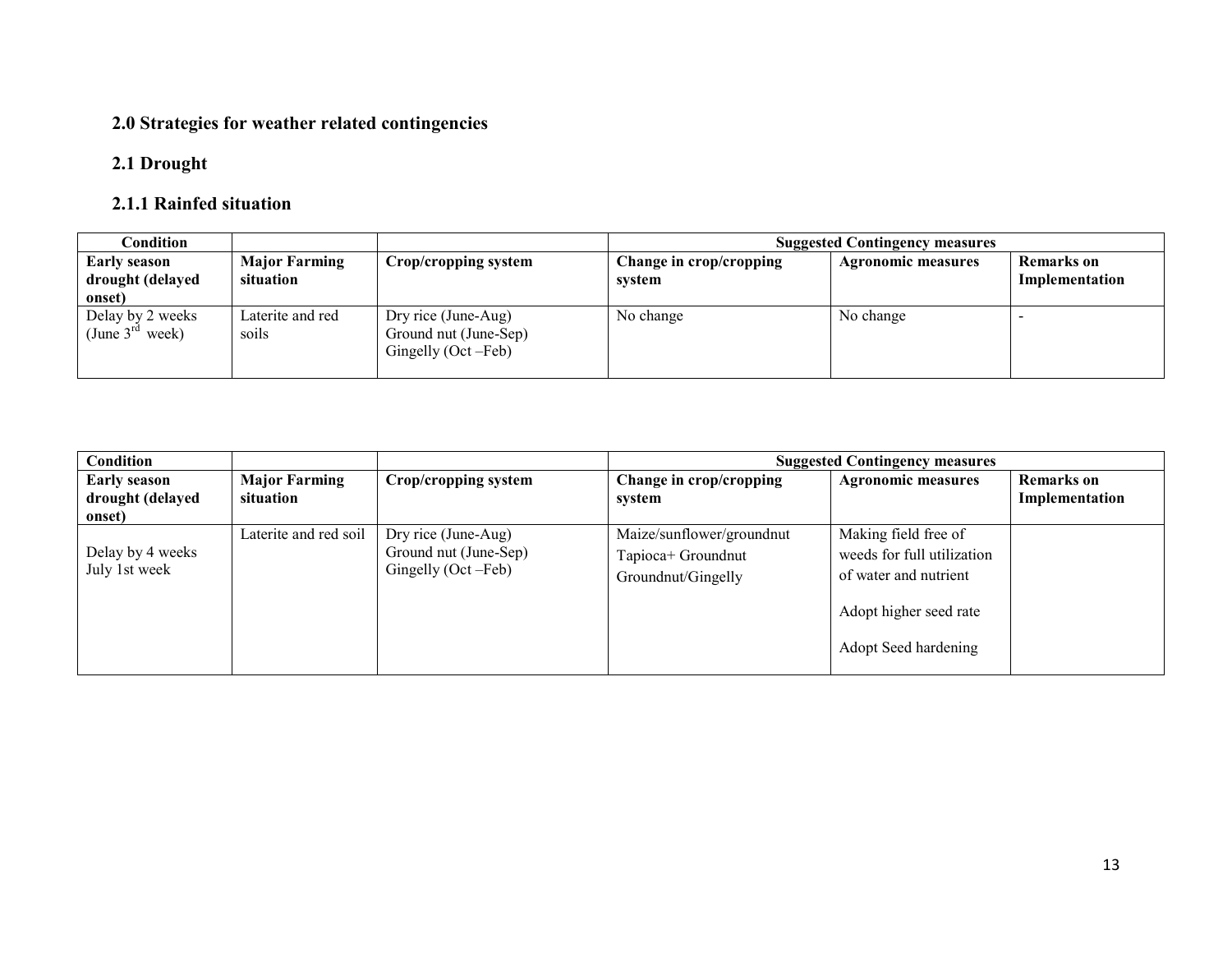| Condition               |                      |                       | <b>Suggested Contingency measures</b> |                              |                   |  |
|-------------------------|----------------------|-----------------------|---------------------------------------|------------------------------|-------------------|--|
| <b>Early season</b>     | <b>Major Farming</b> | Crop/cropping system  | Change in crop/cropping               | <b>Agronomic measures</b>    | <b>Remarks</b> on |  |
| drought (delayed        | situation            |                       | system                                |                              | Implementation    |  |
| onset)                  |                      |                       |                                       |                              |                   |  |
| Delay by 6              | Laterite and red     | Dry rice (June-Aug)   | Pure crop of Pearl millet ICMV        | 1. Pearl millet cut for      |                   |  |
| weeks (July $3rd$ week) | soils                |                       | $-221/$ green gram COGG 912           | fodder 45 and 65 days        |                   |  |
|                         |                      | Ground nut (June-Sep) |                                       | and left for grains if rains |                   |  |
|                         |                      |                       |                                       | are continued                |                   |  |
|                         |                      | Gingelly (Oct – Feb)  |                                       | 2. Thinning of crops         |                   |  |
|                         |                      |                       |                                       | 3. Top dressing of Urea      |                   |  |

| Condition                                                          |                                   |                                                                    |                                   | <b>Suggested Contingency measures</b>                                        |                                     |
|--------------------------------------------------------------------|-----------------------------------|--------------------------------------------------------------------|-----------------------------------|------------------------------------------------------------------------------|-------------------------------------|
| <b>Early season</b><br>drought (delayed<br>onset)                  | <b>Major Farming</b><br>situation | Crop/cropping system                                               | Change in crop/cropping<br>system | <b>Agronomic measures</b>                                                    | <b>Remarks</b> on<br>Implementation |
| Delay by 8<br>weeks (August 1st<br>week)                           | Laterite and red<br>soils         | Dry rice (June-Aug)<br>Ground nut (June-Sep)<br>Gingelly (Oct-Feb) | Fodder Sorghum                    | Thicker sowing of<br>fodder or green manure<br>for <i>insitu</i> cultivation |                                     |
|                                                                    |                                   |                                                                    |                                   |                                                                              |                                     |
| Condition                                                          |                                   |                                                                    |                                   | <b>Suggested Contingency measures</b>                                        |                                     |
| <b>Early season</b><br>drought (Normal                             | <b>Major Farming</b><br>situation | Crop/cropping system                                               | Crop management                   | Soil management                                                              | <b>Remarks</b> on<br>Implementation |
| onset, followed by<br>15-20 days dry spell<br>after sowing leading | Laterite and red<br>soil          | Dry rice (June-Aug)                                                | Timely weeding                    |                                                                              |                                     |
| to poor<br>germination/crop<br>stand etc.)                         |                                   | Groundnut (June-Sep)<br>Gingelly (Oct – Feb)                       | Re-sowing                         | Frequent Interculture                                                        |                                     |
| Condition                                                          |                                   |                                                                    |                                   | <b>Suggested Contingency measures</b>                                        |                                     |
| Mid season drought<br>(long dry spell)                             | <b>Major Farming</b><br>situation | Crop/cropping system                                               | Crop management                   | Soil management                                                              | <b>Remarks</b> on<br>Implementation |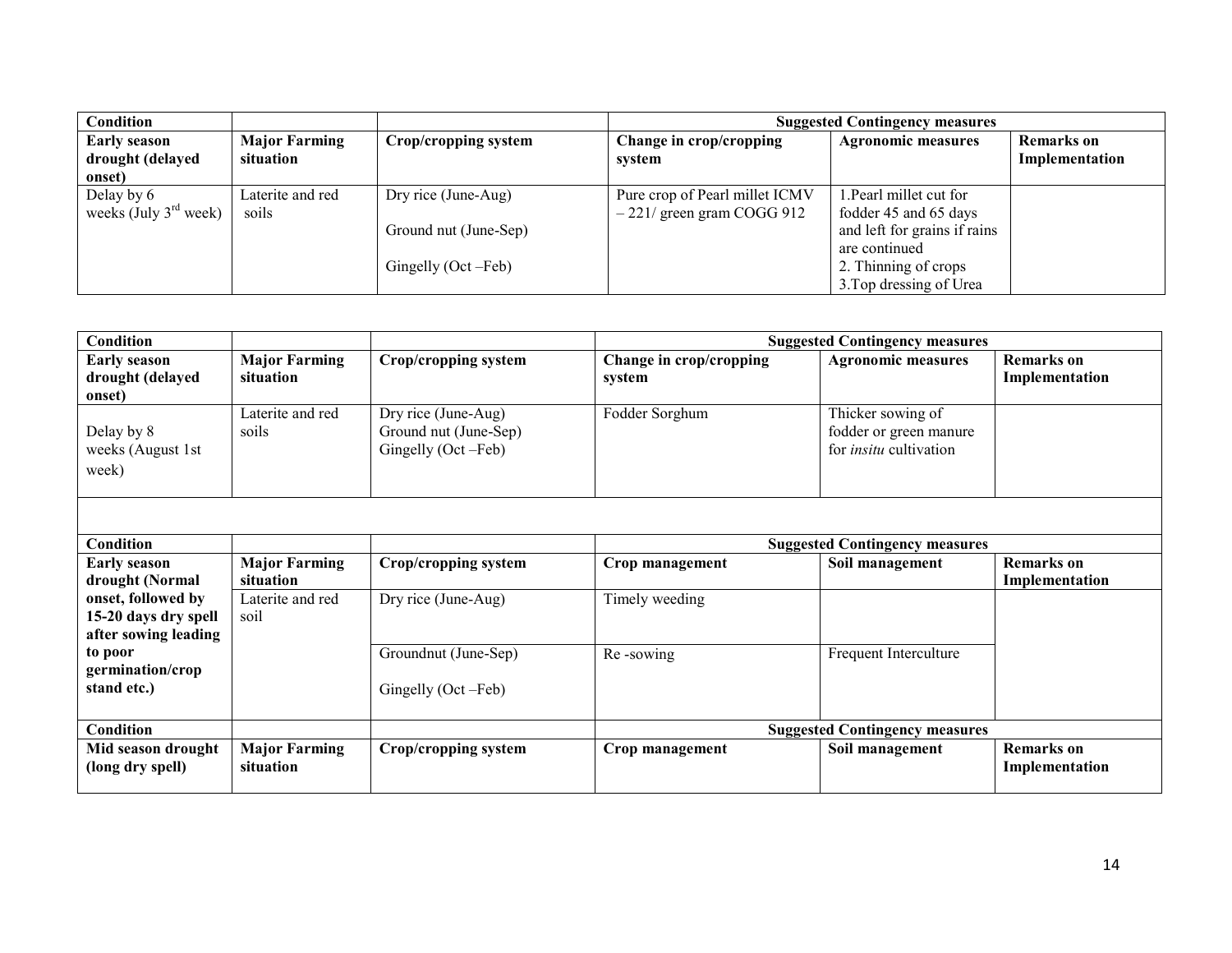| <b>Condition</b>        |                           |                                                  |                                                                                                                                                                                                     | <b>Suggested Contingency measures</b>                               |                                                             |
|-------------------------|---------------------------|--------------------------------------------------|-----------------------------------------------------------------------------------------------------------------------------------------------------------------------------------------------------|---------------------------------------------------------------------|-------------------------------------------------------------|
| <b>Early season</b>     | <b>Major Farming</b>      | Crop/cropping system                             | Change in crop/cropping                                                                                                                                                                             | <b>Agronomic measures</b>                                           | <b>Remarks</b> on                                           |
| drought (delayed        | situation                 |                                                  | system                                                                                                                                                                                              |                                                                     | Implementation                                              |
| onset)                  |                           |                                                  |                                                                                                                                                                                                     |                                                                     |                                                             |
| <b>Vegetative stage</b> | Laterite and red<br>soils | Paddy                                            | Three splits 25kg N and 12.5 kg<br>K at 22-25, 40-45 and -65 day<br>can be adopted<br>Regular monitoring of the crop<br>for pest and disease<br>Timely weed management to<br>conserve soil moisture | Keep the field bund<br>clean to minimize pest<br>and disease attack | Awareness creation on<br>crop/soil management<br>techniques |
|                         |                           | Groundnut+ Redgram (7:1)<br>intercropping system | Protection from Thrips<br>transmitted BND and PSND                                                                                                                                                  | Mulching with<br>groundnut shells<br>(1ton/acre)                    |                                                             |

| Condition                              |                                   |                      | <b>Suggested Contingency measures</b>                                                                                                                               |                 |                              |  |
|----------------------------------------|-----------------------------------|----------------------|---------------------------------------------------------------------------------------------------------------------------------------------------------------------|-----------------|------------------------------|--|
| Mid season drought<br>(long dry spell) | <b>Major Farming</b><br>situation | Crop/cropping system | Crop management                                                                                                                                                     | Soil management | Remarks on<br>Implementation |  |
| At reproductive<br>stage               | Laterite and red<br>soils         | Paddy                | Foliar spray of 1% urea + $2\%$<br>$DAP + 1\%$ KCL at panicle<br>initiation and 10days later may<br>be taken up for enhancing the<br>rice field, if sufficient soil |                 |                              |  |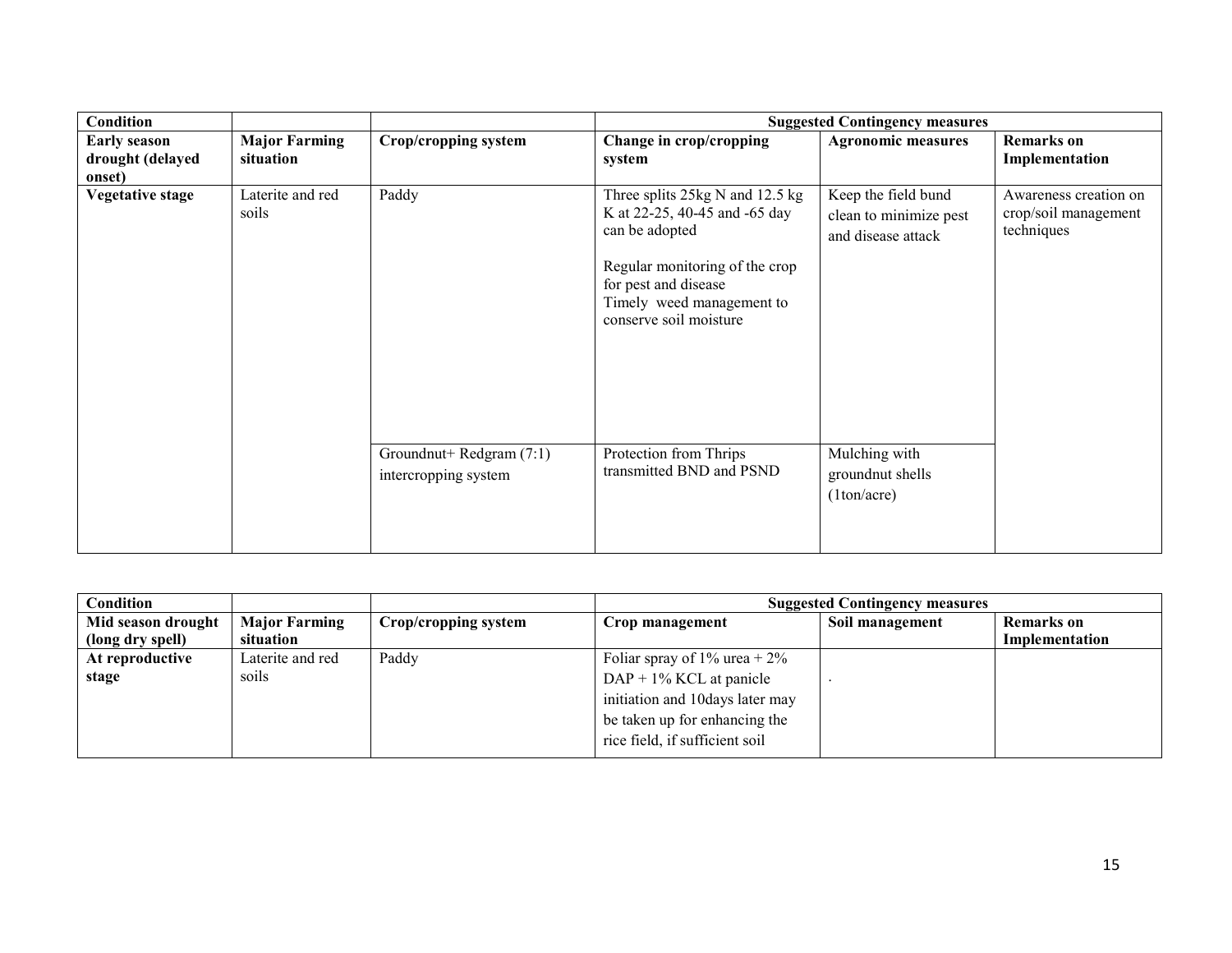| <b>Condition</b>   |                      |                          |                                                                                                                                                              | <b>Suggested Contingency measures</b> |                   |
|--------------------|----------------------|--------------------------|--------------------------------------------------------------------------------------------------------------------------------------------------------------|---------------------------------------|-------------------|
| Mid season drought | <b>Major Farming</b> | Crop/cropping system     | Crop management                                                                                                                                              | Soil management                       | <b>Remarks</b> on |
| (long dry spell)   | situation            |                          |                                                                                                                                                              |                                       | Implementation    |
|                    |                      | Groundnut+ Redgram (7:1) | moisture is ensured                                                                                                                                          |                                       |                   |
|                    |                      |                          | Regular monitoring of the crop<br>for pest and disease<br>Spray Urea @ 20g/litre of water<br>at 35,45 and 65 days after sowing<br>Repeated inter cultivation |                                       |                   |

| Condition               |                                   |                                             |                                                              | <b>Suggested Contingency measures</b>                                                   |                                     |
|-------------------------|-----------------------------------|---------------------------------------------|--------------------------------------------------------------|-----------------------------------------------------------------------------------------|-------------------------------------|
| <b>Terminal drought</b> | <b>Major Farming</b><br>situation | Crop/cropping system                        | Crop management                                              | Rabi Crop planning                                                                      | <b>Remarks</b> on<br>Implementation |
|                         | Laterite and red<br>soils         | Paddy                                       | Harvest the crop when 80% of<br>the panicles are ripened     | Tied ridges to conserve<br>rainwater during kharif for<br>regular sowing of <i>rabi</i> |                                     |
|                         |                                   | Groundnut+ Red gram<br>intercropping system | Use mobile sprinkler to<br>maintain optimum soil<br>moisture | crops                                                                                   |                                     |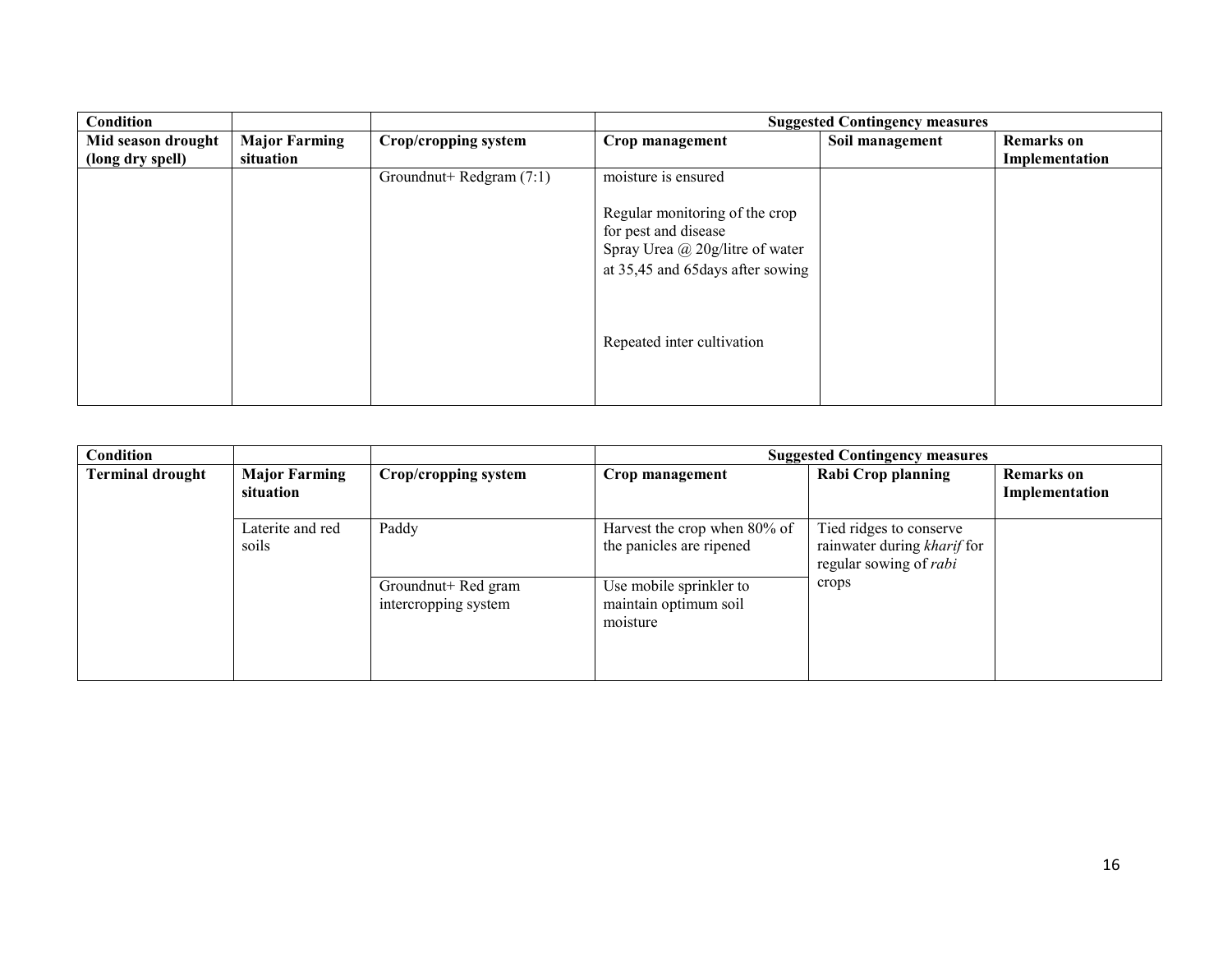#### 2.1.2 Irrigated situation

| Condition           |                      |                      | <b>Suggested Contingency measures</b> |                           |                |
|---------------------|----------------------|----------------------|---------------------------------------|---------------------------|----------------|
|                     | <b>Major Farming</b> | Crop/cropping system | Change in crop/cropping               | <b>Agronomic measures</b> | Remarks on     |
|                     | situation            |                      | system                                |                           | Implementation |
| Delayed/limited     | NA N                 |                      |                                       |                           |                |
| release of water in |                      |                      |                                       |                           |                |
| canals due to low   |                      |                      |                                       |                           |                |
| rainfall            |                      |                      |                                       |                           |                |

| Condition                                                                              |                                                   |                      |                                   | <b>Suggested Contingency measures</b>                                                                           |                                              |
|----------------------------------------------------------------------------------------|---------------------------------------------------|----------------------|-----------------------------------|-----------------------------------------------------------------------------------------------------------------|----------------------------------------------|
|                                                                                        | <b>Major Farming</b><br>situation                 | Crop/cropping system | Change in crop/cropping<br>system | Agronomic<br>measures                                                                                           | <b>Remarks on Implementation</b>             |
| Non release of<br>water in canals<br>under delayed<br>onset of monsoon<br>in catchment |                                                   |                      | <b>NA</b>                         |                                                                                                                 |                                              |
| Condition                                                                              |                                                   |                      |                                   | <b>Suggested Contingency measures</b>                                                                           |                                              |
|                                                                                        | <b>Major Farming</b><br>situation                 | Crop/cropping system | Change in crop/cropping<br>system | Agronomic<br>measures                                                                                           | <b>Remarks on Implementation</b>             |
| Lack of inflows<br>into tanks due to<br>insufficient<br>/delayed onset of<br>monsoon   | Tank fed red soils<br>and Tank fed black<br>soils | paddy                | Blackgram and Greengram are       | Irrigation at critical<br>stages<br>Field should be<br>properly leveled for<br>uniform distribution<br>of water | Linkage with NFSM<br>/ISOPOM for seed supply |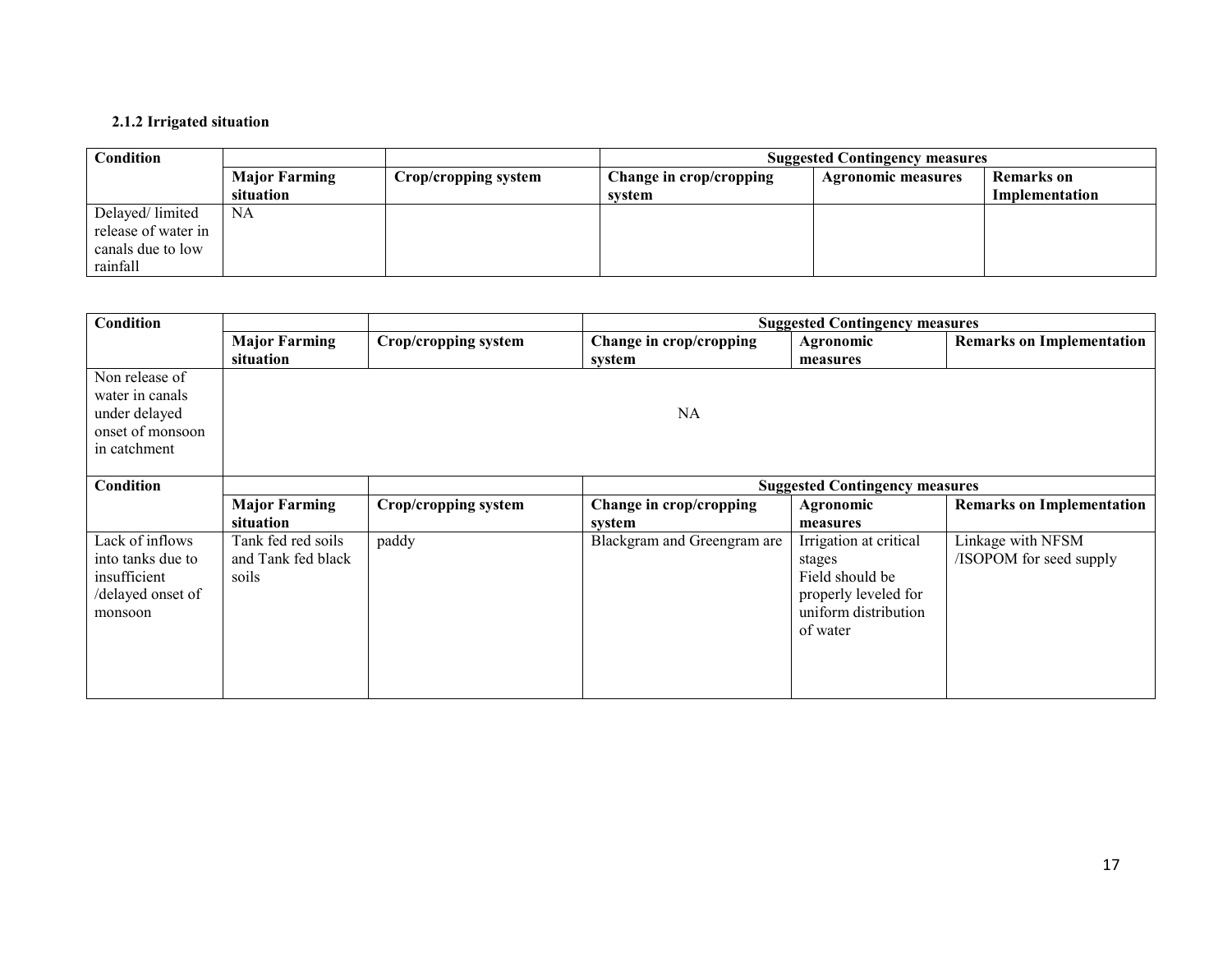| Condition |                      |                                                                                      |                                                                             | <b>Suggested Contingency measures</b>                                        |                                                                                                                                                                                                                               |
|-----------|----------------------|--------------------------------------------------------------------------------------|-----------------------------------------------------------------------------|------------------------------------------------------------------------------|-------------------------------------------------------------------------------------------------------------------------------------------------------------------------------------------------------------------------------|
|           | <b>Major Farming</b> | Crop/cropping system                                                                 | Change in crop/cropping                                                     | Agronomic                                                                    | <b>Remarks on Implementation</b>                                                                                                                                                                                              |
|           | situation            |                                                                                      | system                                                                      | measures                                                                     |                                                                                                                                                                                                                               |
|           |                      | Paddy                                                                                | Short duration varieties                                                    |                                                                              |                                                                                                                                                                                                                               |
|           |                      | Groundnut (Jan-April) TMV<br>Pollachi red+ Redgram (LRG<br>30) intercropping $(7:1)$ | Normal Season cropping<br>system TMV 2<br>POL <sub>1</sub><br><b>TAG 24</b> | Normal sowing are<br>done<br>Soil Test based<br>fertilizer<br>recommendation | Under ISOPOM project<br>certified seed of groundnut<br>varieties can be sourced from<br>ORS, Tindivanam/state<br>department supply<br>Under ICDP project certified<br>seeds of pearl millet can be<br>sourced from department |
|           |                      | Pearl Millet                                                                         | Normal season cropping<br>system KM 2, ICMU 221                             | Normal sowing -<br>broadcast                                                 |                                                                                                                                                                                                                               |

| Condition                                                      |                                                     |                         | <b>Suggested Contingency measures</b> |                                                                                                                                       |                   |
|----------------------------------------------------------------|-----------------------------------------------------|-------------------------|---------------------------------------|---------------------------------------------------------------------------------------------------------------------------------------|-------------------|
|                                                                | <b>Major Farming</b>                                | Crop/cropping system    | Change in crop/cropping               | <b>Agronomic measures</b>                                                                                                             | <b>Remarks</b> on |
|                                                                | situation                                           |                         | system                                |                                                                                                                                       | Implementation    |
| Insufficient<br>groundwater<br>recharge due to<br>low rainfall | Bore well irrigated<br>red soils and black<br>soils | Groundnut and Sunflower | No change                             | Wherever economically<br>viable, mulching<br>should be practiced in<br>between crop rows<br>using locally available<br>mulch material |                   |
| Any other<br>condition (specify)                               |                                                     |                         |                                       |                                                                                                                                       |                   |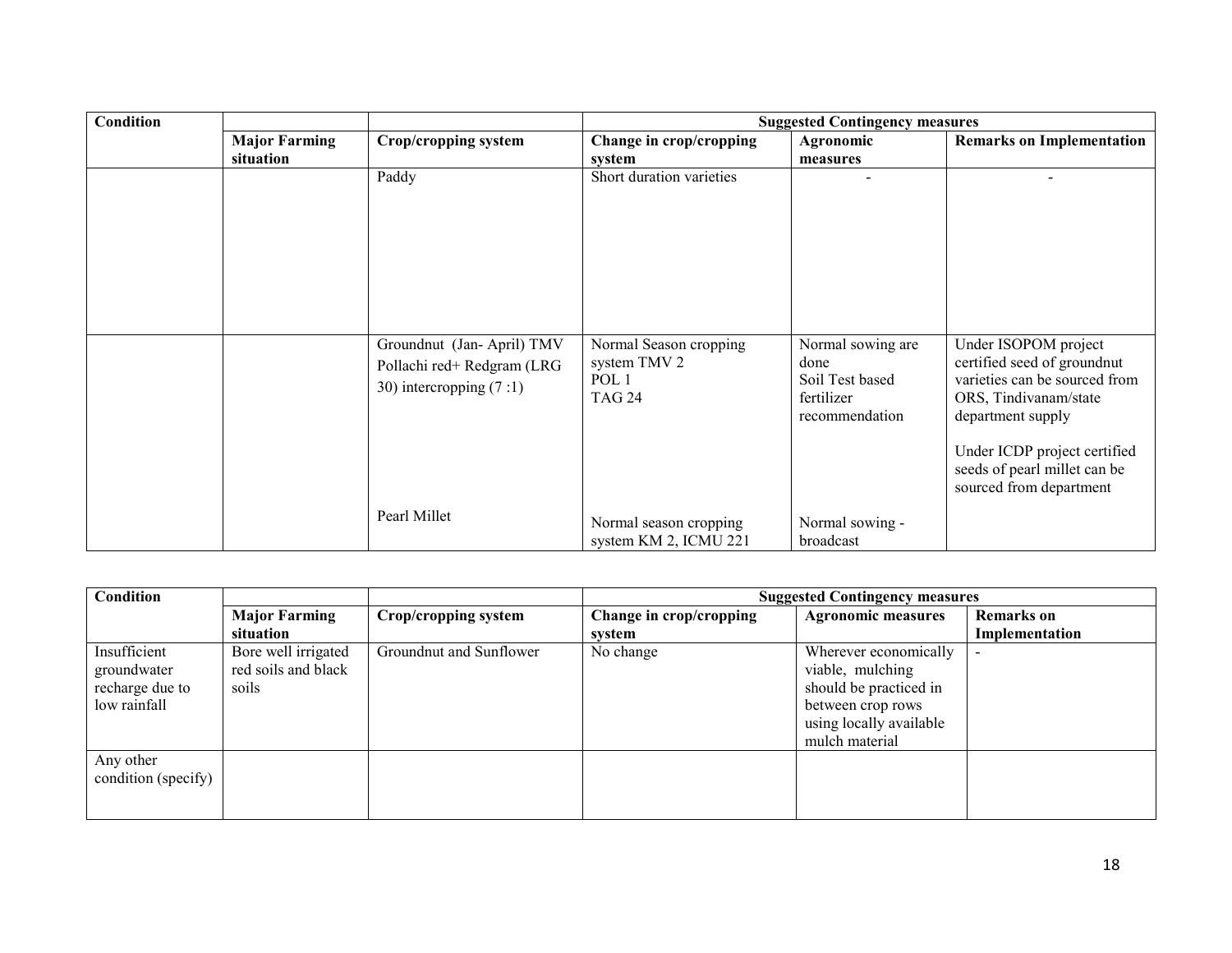# 2.2 Unusual rains (untimely, unseasonal etc) (for both rainfed and irrigated situations)

| <b>Condition</b>                                                     | <b>Suggested contingency measure</b>                   |                                                               |                                                         |                                                         |  |
|----------------------------------------------------------------------|--------------------------------------------------------|---------------------------------------------------------------|---------------------------------------------------------|---------------------------------------------------------|--|
| Continuous high rainfall in a short span<br>leading to water logging | <b>Vegetative stage</b>                                | <b>Flowering stage</b>                                        | Crop maturity stage                                     | Post harvest                                            |  |
| Paddy                                                                | Drainoutthe excess water                               | Drainoutthe excess<br>water                                   | Drainoutthe excess water<br>Harvesting at physiological | Shift to safer place, use<br>mechanical drier           |  |
| Groundnut                                                            |                                                        |                                                               | maturity stage                                          | Shift to safe place dry in shade                        |  |
| Greengram                                                            |                                                        |                                                               |                                                         | and turn frequently                                     |  |
| Sugarcane                                                            |                                                        |                                                               |                                                         |                                                         |  |
| Gingelly                                                             |                                                        |                                                               |                                                         |                                                         |  |
| Heavy rainfall with high speed winds in<br>a short span <sup>2</sup> |                                                        |                                                               |                                                         |                                                         |  |
| Paddy                                                                | Drainoutthe excess water<br>and tying of lodged plants |                                                               | Drainoutthe excess water                                |                                                         |  |
| Groundnut                                                            | Drainoutthe excess water                               |                                                               |                                                         |                                                         |  |
| Greengram                                                            |                                                        |                                                               |                                                         |                                                         |  |
| Sugarcane                                                            | Drainoutthe excess water<br>tying of lodged plants     |                                                               |                                                         | Shift to safe place                                     |  |
| Gingelly                                                             | Drainoutthe excess water                               |                                                               |                                                         | Shift to safe place dry in shade<br>and turn frequently |  |
| Outbreak of pests and diseases due to<br>unseasonal rains            |                                                        |                                                               |                                                         |                                                         |  |
| Paddy                                                                | Protect against sheath                                 | Set up light trap                                             | Spray carbendazim+ thiram                               | Dry the grains to 12% moisture                          |  |
| Plant Hoppers, Sheath blight<br>Grain discolouration                 | blight                                                 | Spray<br>Hexoconazole for<br>protection against<br>rice blast | to manage grain<br>discolouration                       | level and store                                         |  |
| Gingelly                                                             |                                                        |                                                               |                                                         |                                                         |  |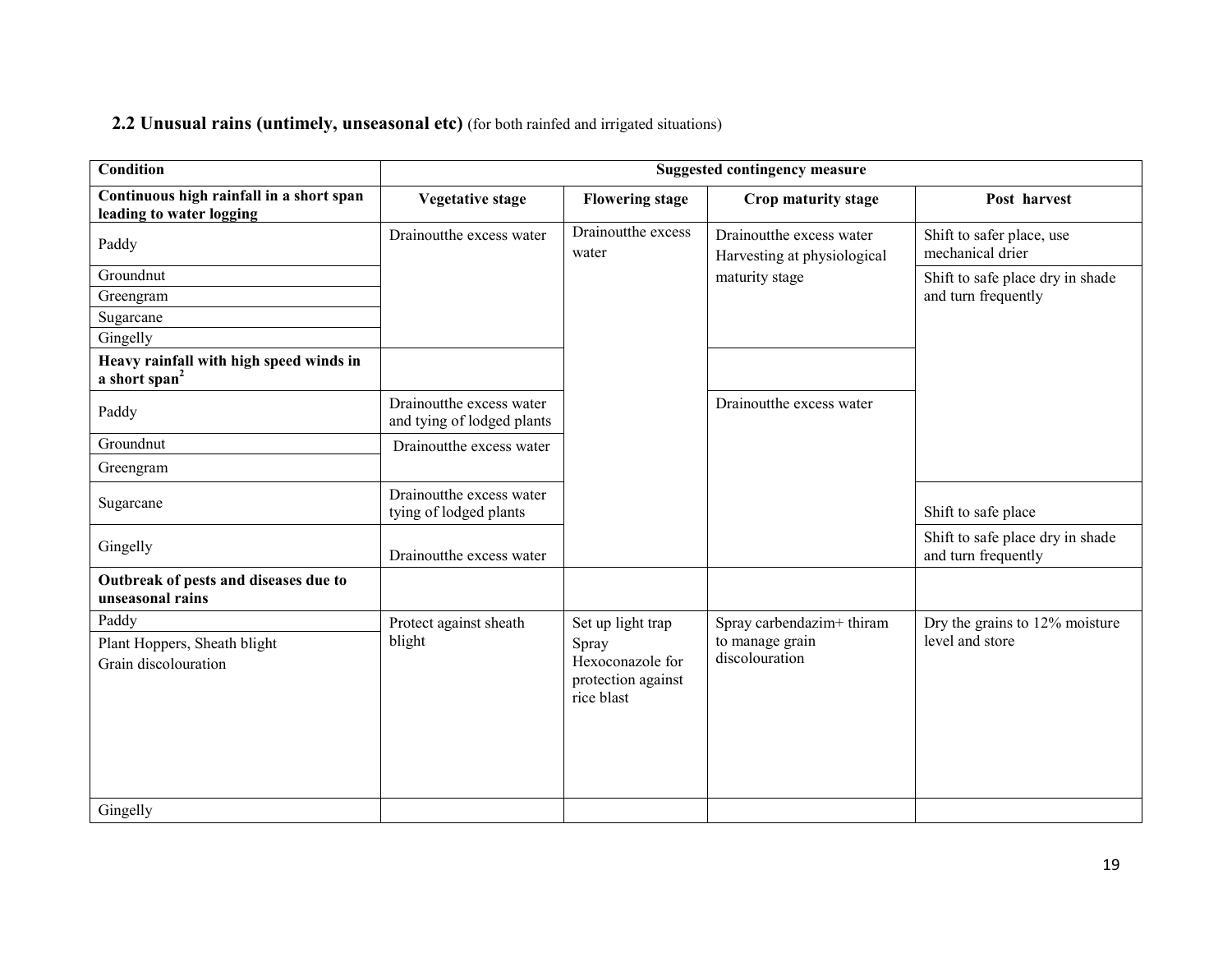| Groundnut | Need based Integrated |  |  |
|-----------|-----------------------|--|--|
| Greengram | Pest management       |  |  |
| Sugarcane | practices             |  |  |

## 2.3 Floods

| Condition                                      |                                                             | <b>Suggested contingency measure</b>                                                                       |                                                         |                           |
|------------------------------------------------|-------------------------------------------------------------|------------------------------------------------------------------------------------------------------------|---------------------------------------------------------|---------------------------|
| Transient water logging/ partial<br>inundation | Seedling / nursery stage                                    | <b>Vegetative stage</b>                                                                                    | <b>Reproductive stage</b>                               | At harvest                |
| Paddy                                          | Drainage,<br>Appropriate Plant protection<br>against Thrips | Drainage, appropriate Plant<br>protection management for<br>leaffolder, gall midge & stem<br>borer and BPH | Drainage, appropriate<br>Plant protection<br>management | Drainout excess water     |
| Groundnut                                      | Drainage appropriate Plant<br>protection management         | Drainage appropriate Plant<br>protection management                                                        | Drainagea appropriate<br>Plant protection<br>management | Drainout excess water     |
| <b>Continuous submergence</b>                  |                                                             |                                                                                                            |                                                         |                           |
| for more than 2 days                           |                                                             |                                                                                                            |                                                         |                           |
| Paddy                                          | Drainout excess water                                       | Drainout excess water, gap                                                                                 | Drainout the excess                                     | Drainout the excess water |
| Groundnut                                      |                                                             | filling, top dressing with urea                                                                            | water                                                   |                           |
| Sugarcane                                      |                                                             |                                                                                                            |                                                         |                           |
| Greengram                                      |                                                             |                                                                                                            |                                                         |                           |
| Blackgram                                      |                                                             |                                                                                                            |                                                         |                           |
| Sea water intrusion                            |                                                             |                                                                                                            |                                                         |                           |
| Paddy                                          |                                                             |                                                                                                            |                                                         |                           |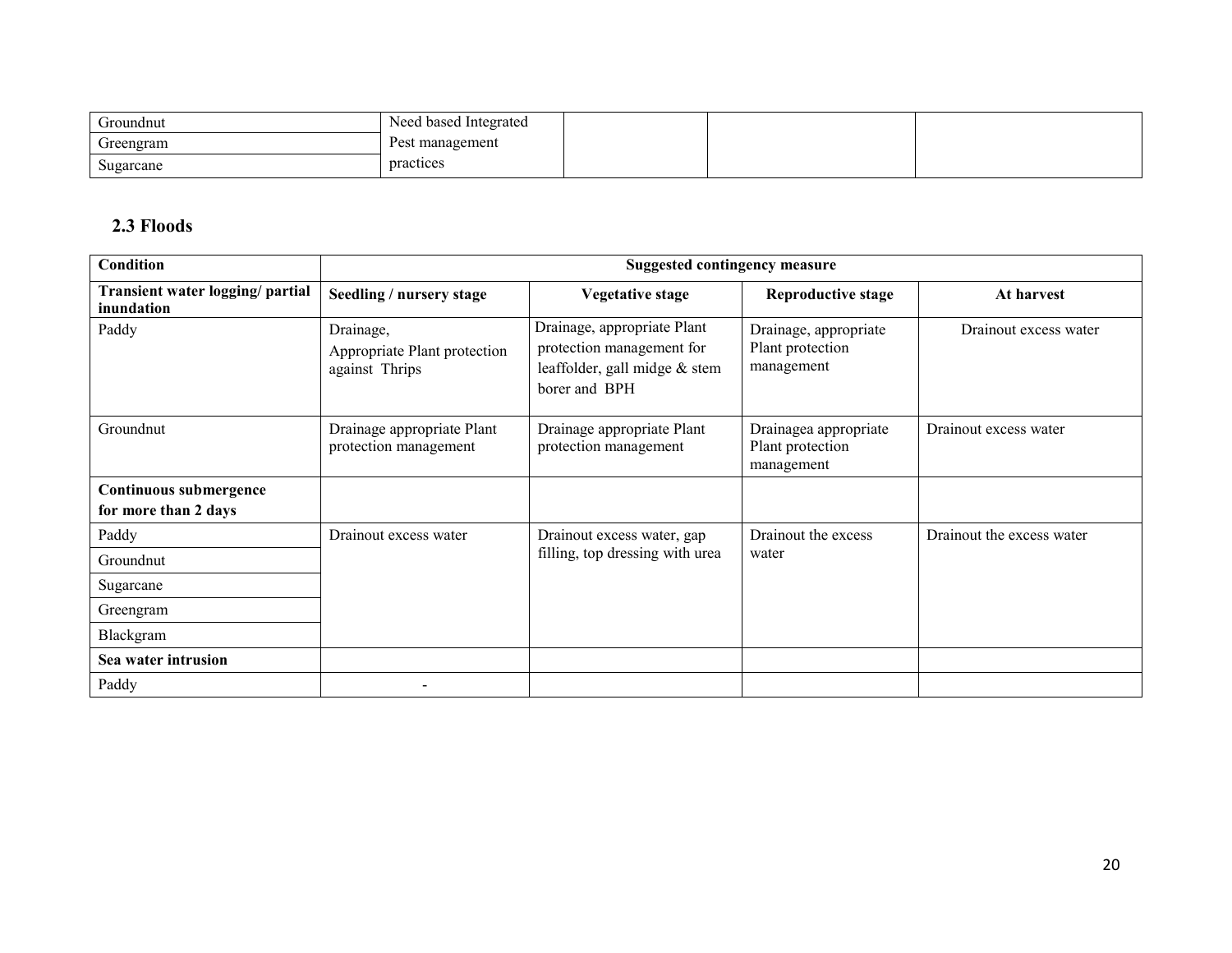# 2.4 Extreme events: Heat wave / Cold wave/Frost/ Hailstorm /Cyclone

| <b>Extreme event type</b> | <b>Suggested contingency measure</b> |                         |                           |            |  |  |  |
|---------------------------|--------------------------------------|-------------------------|---------------------------|------------|--|--|--|
|                           | Seedling / nursery stage             | <b>Vegetative stage</b> | <b>Reproductive stage</b> | At harvest |  |  |  |
| <b>Heat Wave</b>          |                                      | Not applicable          |                           |            |  |  |  |
| Cold wave                 |                                      |                         |                           |            |  |  |  |
| Frost                     |                                      |                         |                           |            |  |  |  |
| Hailstorm                 |                                      |                         |                           |            |  |  |  |
| Cyclone                   |                                      |                         |                           |            |  |  |  |

#### 2.5Contingent strategies for Livestock, Poultry & Fisheries

## 2.5.1 Livestock

|                                    | <b>Suggested contingency measures</b>                                                                                                                                                                                                                                                                                                                                                                                                                                                                                          |                                                                                                                                                                                                                                                                                                                                                                                                                                                                                                                                                                                          |                                                                                                                                                                                                                                                                                                                                                                                                                                              |  |  |
|------------------------------------|--------------------------------------------------------------------------------------------------------------------------------------------------------------------------------------------------------------------------------------------------------------------------------------------------------------------------------------------------------------------------------------------------------------------------------------------------------------------------------------------------------------------------------|------------------------------------------------------------------------------------------------------------------------------------------------------------------------------------------------------------------------------------------------------------------------------------------------------------------------------------------------------------------------------------------------------------------------------------------------------------------------------------------------------------------------------------------------------------------------------------------|----------------------------------------------------------------------------------------------------------------------------------------------------------------------------------------------------------------------------------------------------------------------------------------------------------------------------------------------------------------------------------------------------------------------------------------------|--|--|
|                                    | <b>Before the event</b>                                                                                                                                                                                                                                                                                                                                                                                                                                                                                                        | During the event                                                                                                                                                                                                                                                                                                                                                                                                                                                                                                                                                                         | After the event                                                                                                                                                                                                                                                                                                                                                                                                                              |  |  |
| <b>Drought</b>                     |                                                                                                                                                                                                                                                                                                                                                                                                                                                                                                                                |                                                                                                                                                                                                                                                                                                                                                                                                                                                                                                                                                                                          |                                                                                                                                                                                                                                                                                                                                                                                                                                              |  |  |
| Feed and<br>fodder<br>availability | As the district is moderately prone to drought<br>the following measures to be taken to mitigate<br>the drought situation<br>Sowing of cereals (Sorghum) and leguminous<br>crops during North-East monsoon under dry<br>land system for dry fodder production.<br>Harvesting of fodder crops and hay making<br>during the months of January and February for<br>use in summer months/drought season.<br>Ensiling and enrichment of surplus green<br>grasses and sugarcane tops.<br>Motivating the sugarcane farmers to convert | Harvest<br>biomass<br>0f<br>and<br>use<br>dried<br>crops<br>up<br>(Paddy/groundnut/Greengram) material as fodder<br>Chaffing of green and dry fodder to avoid wastage<br>unconventional and locally available cheap feed<br>Use of<br>ingredients for feeding of livestock.<br>Enrichment of dry fodder with urea, Salt and molasses.<br>Continuous supplementation of minerals to prevent infertility.<br>Transport of dry fodder bales from the fodder grid at DLF,<br>Hosur to the drought affected villages<br>Advising the farmers to feed balanced ration during summer<br>months. | Encourage progressive farmers to<br>grow multi cut fodder crops of<br>sorghum/bajra/maize(UP chari, MP<br>chari, HC-136, HD-2,<br><b>GAINT</b><br>BAJRA,<br>$L-74$ ,<br>K-677,<br>Tall,<br>Kisan<br>Ananad/African<br>composite, Moti, Manjari, B1-7 on<br>their own lands $\&$ supporting them<br>with assisting infrastructures like<br>seeds, money manure.<br>Supply of quality seeds of COFS 29,<br>Stylo and fodder slips of Co3, Co4, |  |  |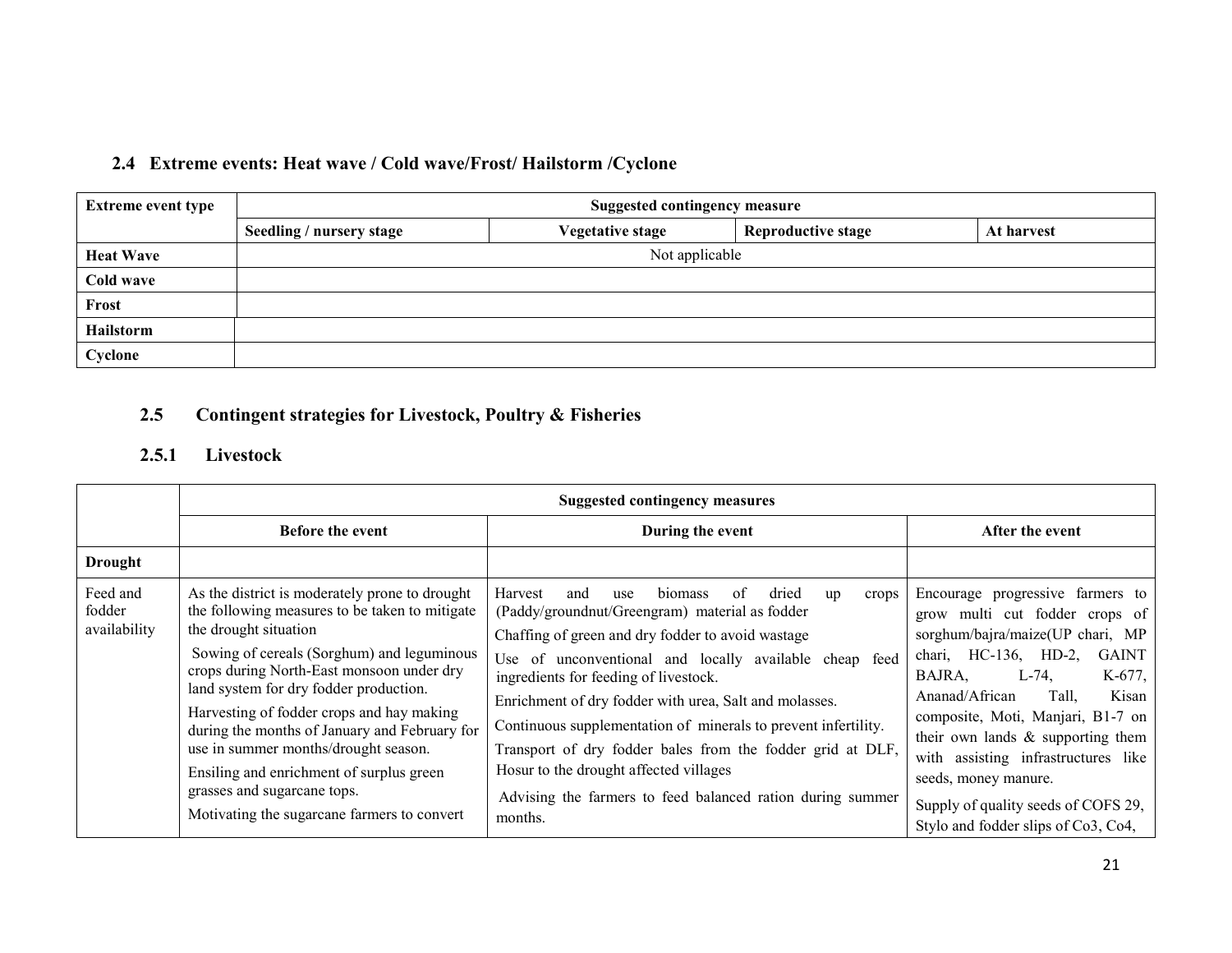|                   | green sugarcane tops in to silage by the end of<br>February<br>Create awareness on establishment of pasture<br>with drought resistant fodder Varities like<br>Guinea grass, stylo, kolukkattai grass, Acacia<br>trees, etc.<br>Creation of tree fodder models with Subabul,<br>Glyricidia, Agathi, etc for tree fodder<br>production during summer.<br>Encouraging farmers to cultivate<br>short-term fodder crops like sunhemp.<br>Keeping sufficient stock of mineral mixture.<br>Popularization of the use of chaff cutters to<br>avoid fodder wastage.<br>Educate the farmers about the proper method<br>of hay making in order to avoid spoilage.<br>Promote Azola cultivation at backyard<br>Capacity building and preparedness of the<br>stakeholders and official staff for<br>the<br>unexpected events | Feeding of chaffed and salt sprinkled crop residues.<br>Supplementation of tree fodder with the available grass fodder.<br>Feeding livestock with locally available cheaper brewery waste.<br>Using of ensiled grasses and sugarcane tops during the drought<br>period.<br>Promotion of cultivation of Horse gram as contingent crop and<br>harvesting it at vegetative phase as fodder<br>Encourage mixing available kitchen waste with dry fodder<br>while feeding to the milch animals | guinea grass well before monsoon<br>Flushing the stock to recoup<br>Replenish the feed and fodder<br>banks                                                        |
|-------------------|-----------------------------------------------------------------------------------------------------------------------------------------------------------------------------------------------------------------------------------------------------------------------------------------------------------------------------------------------------------------------------------------------------------------------------------------------------------------------------------------------------------------------------------------------------------------------------------------------------------------------------------------------------------------------------------------------------------------------------------------------------------------------------------------------------------------|-------------------------------------------------------------------------------------------------------------------------------------------------------------------------------------------------------------------------------------------------------------------------------------------------------------------------------------------------------------------------------------------------------------------------------------------------------------------------------------------|-------------------------------------------------------------------------------------------------------------------------------------------------------------------|
| Drinking<br>water | Adopt various water conservation methods at<br>village level to improve the ground water<br>level for adequate water supply.<br>Identification of water resources<br>Desilting of ponds<br>Rain water harvesting and create water<br>bodies/watering points (when water is scarce<br>use only as drinking water for animals)<br>Construction of drinking water tanks in<br>herding places/village junctions/relief camp<br>locations                                                                                                                                                                                                                                                                                                                                                                            | Adequate supply of drinking water.<br>Restrict wallowing of animals in water bodies/resources                                                                                                                                                                                                                                                                                                                                                                                             | Watershed management practices<br>shall be promoted to conserve the<br>rainwater. Bleach (0.1%) drinking<br>water / water sources<br>Provide clean drinking water |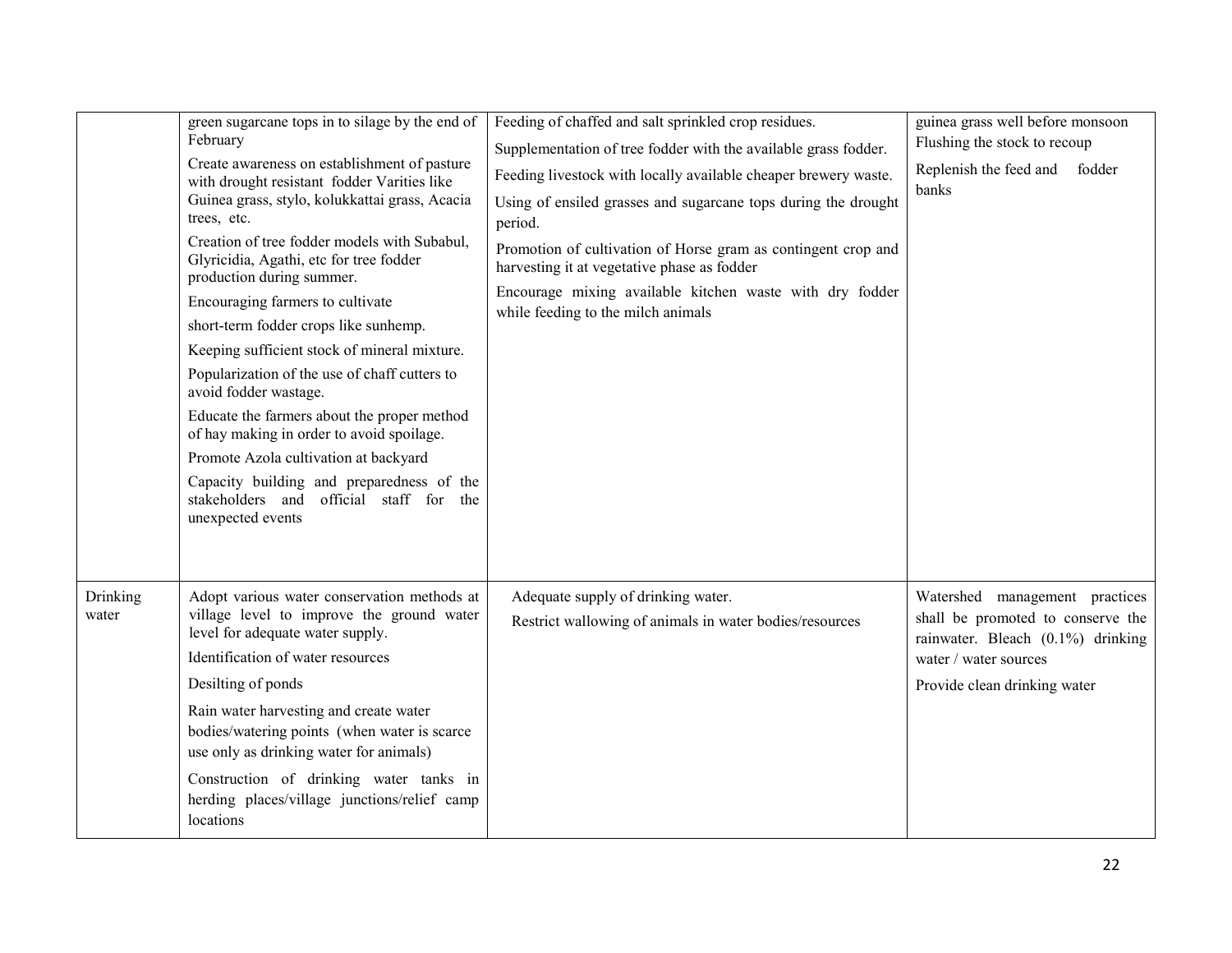|                                     | Community drinking water trough can be<br>arranged in shandies /community grazing<br>areas                                                                                                                                                                                                                                                                                                                                                                                                                                                                                                                |                                                                                                                                                                                                                                                                                                                                                                                                                                      |                                                                                                                                                                                                                                                                                                                          |
|-------------------------------------|-----------------------------------------------------------------------------------------------------------------------------------------------------------------------------------------------------------------------------------------------------------------------------------------------------------------------------------------------------------------------------------------------------------------------------------------------------------------------------------------------------------------------------------------------------------------------------------------------------------|--------------------------------------------------------------------------------------------------------------------------------------------------------------------------------------------------------------------------------------------------------------------------------------------------------------------------------------------------------------------------------------------------------------------------------------|--------------------------------------------------------------------------------------------------------------------------------------------------------------------------------------------------------------------------------------------------------------------------------------------------------------------------|
| Health and<br>disease<br>management | List out the endemic diseases (species wise) in<br>that district<br>Procure and stock emergency medicines and<br>vaccines for important endemic diseases of<br>the area<br>All the stock must be immunized for<br>endemic diseases of the area<br>Surveillance and disease monitoring network<br>to be established at Joint Director (Animal<br>Husbandry) office in the district<br>Adequate refreshment training on draught<br>management to be given to VAS, Jr.VAS, LI<br>with regard to health $\&$<br>management<br>measures.<br>Procure and stock multivitamins & area<br>specific mineral mixture | Carryout deworming to all animals entering into relief camps<br>Identification and quarantine of sick animals<br>Constitution of Rapid Action Veterinary Force<br>Performing ring vaccination (8 km radius) in case of any<br>outbreak<br>Restricting movement of livestock in case of any epidemic<br>Rescue of sick and injured animals and their treatment<br>Organize with community, daily lifting of dung from relief<br>camps | Keep close surveillance on disease<br>outbreak.<br>Undertake the vaccination<br>depending on need<br>Keep the animal houses clean and<br>spray disinfectants Farmers should<br>be advised to breed their milch<br>animals during July-September so<br>that the peak milk production does<br>not coincide with mid summer |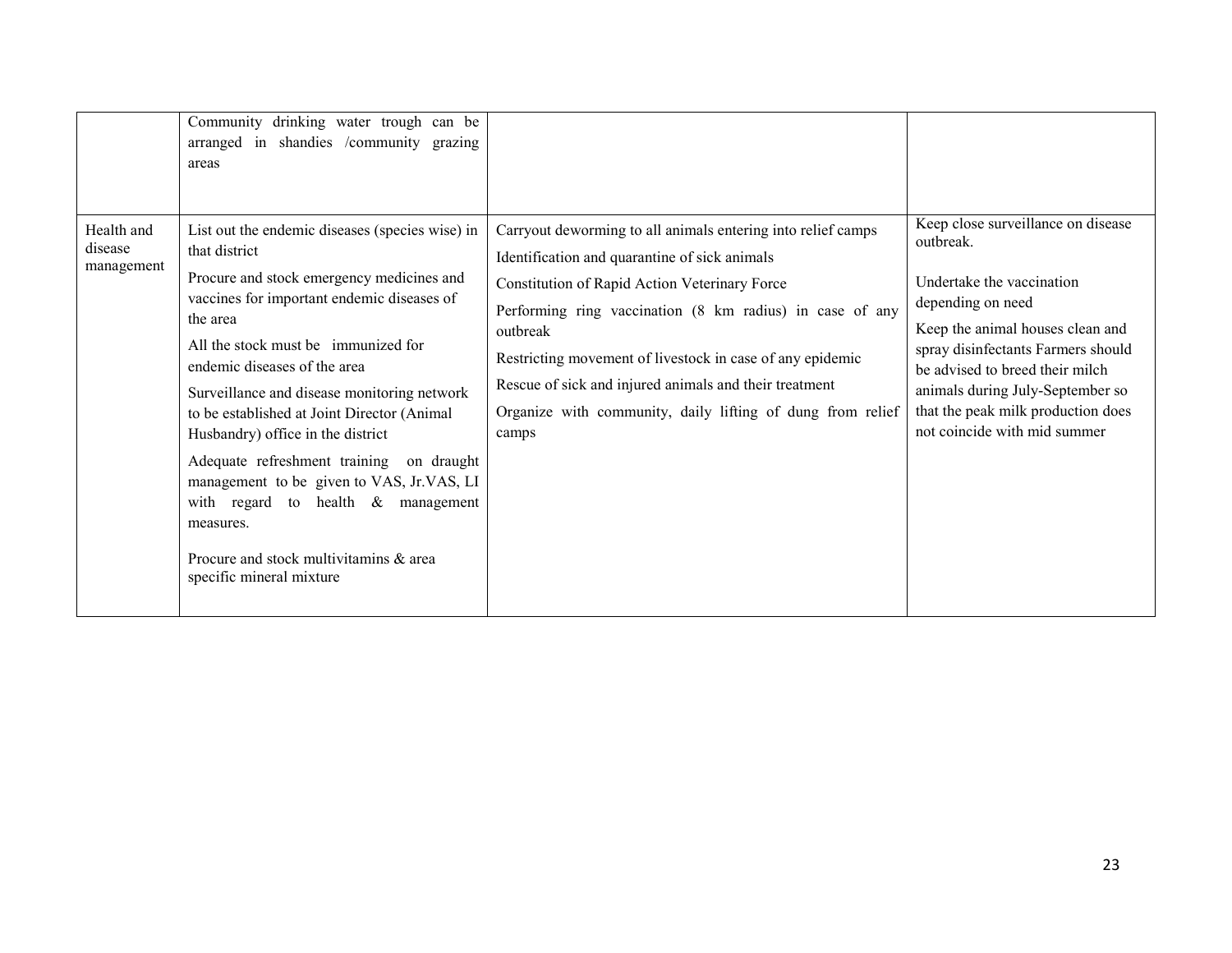| <b>Floods</b> | In case of early forewarning (EFW), harvest<br>all the crops (Paddy/groundnut /greengram)<br>that can be useful as feed/fodder in future<br>(store properly)<br>Don't allow the animals for grazing if severe<br>floods are forewarned<br>Keep stock of bleaching powder and lime<br>Carry out Butax spray for control of external<br>parasites<br>Identify the Clinical staff and trained paravets<br>and indent for their services as per schedules<br>Identify the volunteers who can serve in need<br>of emergency<br>Arrangement for transportation of animals<br>from low lying area to safer places and also<br>for rescue animal health workers to get<br>involve in rescue operations | Transportation of animals to elevated areas<br>Proper hygiene and sanitation of the animal shed<br>In severe storms, un-tether or let loose the animals<br>Avoid soaked and mould infected feeds / fodders to livestock<br>Emergency outlet establishment for required medicines or feed<br>in each village<br>Spraying of fly repellants in animal sheds                                                 | Repair of animal shed<br>Bring back the animals to the shed<br>Cleaning and disinfection of the<br>shed<br>Bleach $(0.1\%)$ drinking water<br>water sources<br>Deworming with broad spectrum<br>dewormers<br>Proper disposable of the dead<br>animals / carcasses by burning /<br>deep burying (4-8 feet) with lime<br>powder (1kg for small ruminants and<br>5kg for large ruminants) in pit<br>Drying the harvested crop material<br>and proper storage for use as fodder. |
|---------------|------------------------------------------------------------------------------------------------------------------------------------------------------------------------------------------------------------------------------------------------------------------------------------------------------------------------------------------------------------------------------------------------------------------------------------------------------------------------------------------------------------------------------------------------------------------------------------------------------------------------------------------------------------------------------------------------|-----------------------------------------------------------------------------------------------------------------------------------------------------------------------------------------------------------------------------------------------------------------------------------------------------------------------------------------------------------------------------------------------------------|------------------------------------------------------------------------------------------------------------------------------------------------------------------------------------------------------------------------------------------------------------------------------------------------------------------------------------------------------------------------------------------------------------------------------------------------------------------------------|
| Cyclone       | Harvest all the possible wetted grain<br>(Paddy/groundnut /greengram etc) and use as<br>animal feed.<br>Stock of anti-diarrheal drugs and electrolytes<br>should be made available for emergency<br>transport<br>Don't allow the animals for grazing in case of<br>early forewarning (EFW) of cyclone<br>Incase of EFW of severe cyclone, shift the<br>animals to safer places.                                                                                                                                                                                                                                                                                                                | Treatment of the sick, injured and affected animals through<br>arrangement of mobile emergency veterinary hospitals / rescue<br>animal health workers.<br>Diarrhea out break may happen. Health camps should be<br>organized<br>In severe cases un-tether or let loose the animals<br>Arrange transportation of highly productive animals to safer<br>place<br>Spraying of fly repellants in animal sheds | Repair of animal shed<br>Deworm the animals through mass<br>camps<br>Vaccinate against possible disease<br>out breaks like HS, BQ, FMD and<br><b>PPR</b><br>Proper dispose of the dead animals /<br>carcasses by burning / deep burying<br>$(4-8$ feet) with lime powder $(1 \text{kg}$ for<br>small ruminants and 5kg for large<br>ruminants) in pit<br>Bleach / chlorinate $(0.1\%)$ drinking<br>water or water resources                                                  |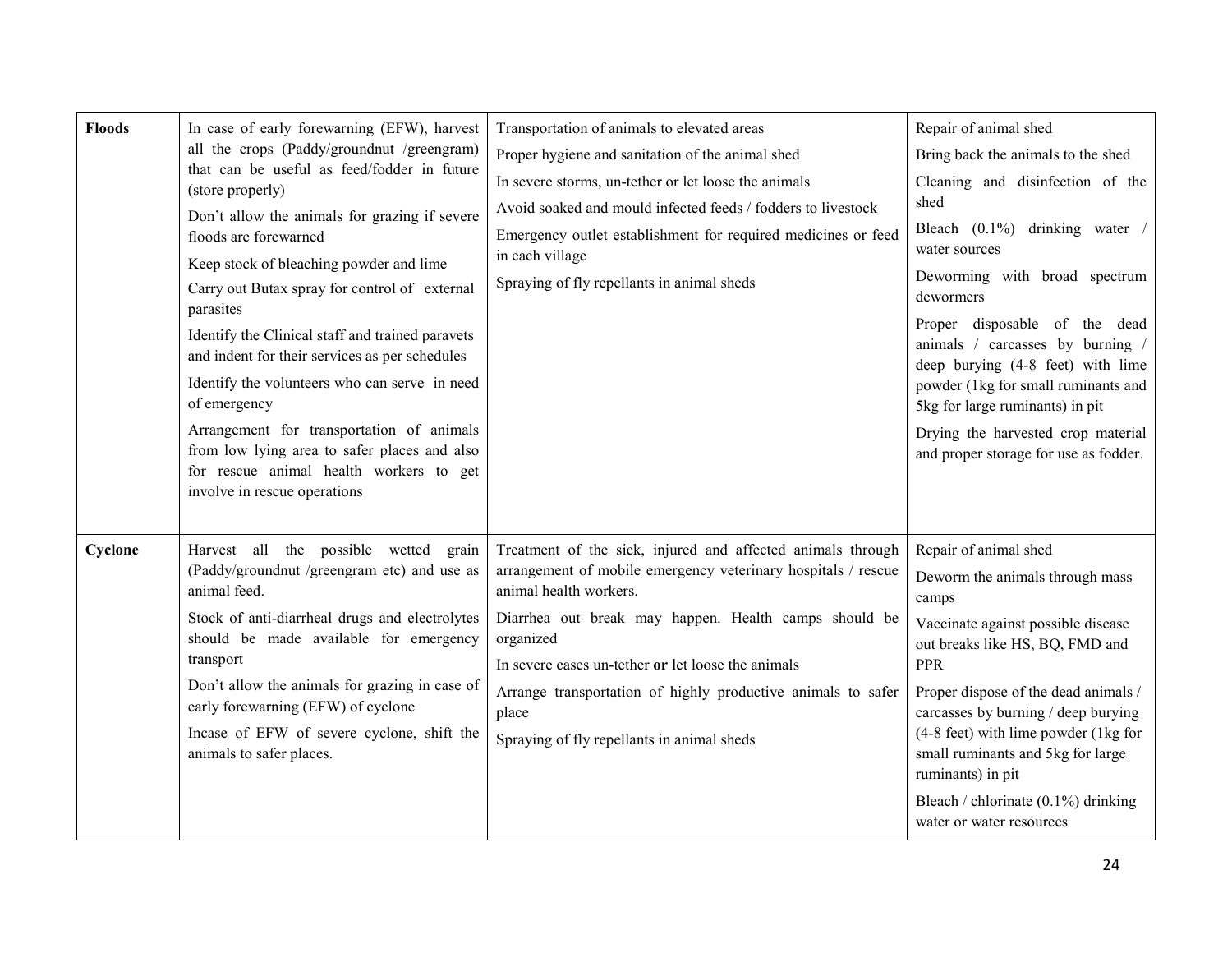|                                      |           | Collect drowned crop material, dry<br>it and store for future use                                                               |
|--------------------------------------|-----------|---------------------------------------------------------------------------------------------------------------------------------|
|                                      |           | Sowing of short duration fodder<br>crops in unsown and water logged<br>areas when crops are damaged and<br>no chance to replant |
|                                      |           | Application of urea (20-25kg/ha) in<br>the inundated areas and CPR's to<br>enhance the bio mass production.                     |
| <b>Heat wave</b><br>and cold<br>wave | <b>NA</b> |                                                                                                                                 |

## 2.5.2 Poultry

|                               | <b>Suggested contingency measures</b>                                                                         |                                                                                                                                                            |                                                                                              |
|-------------------------------|---------------------------------------------------------------------------------------------------------------|------------------------------------------------------------------------------------------------------------------------------------------------------------|----------------------------------------------------------------------------------------------|
|                               | Before the event <sup>a</sup>                                                                                 | During the event                                                                                                                                           | After the event                                                                              |
| <b>Drought</b>                |                                                                                                               |                                                                                                                                                            |                                                                                              |
| Shortage of feed ingredients  | Storing of house hold grain<br>like maize, broken rice etc, in<br>to use as feed in case of severe<br>drought | Supplementation only for productive birds<br>with house hold grain<br>Supplementation of shell grit (calcium) for<br>laying birds<br>Culling of weak birds | Supplementation to all survived birds                                                        |
| Drinking water                |                                                                                                               | Use water sanitizers or offer cool hygienic<br>drinking water                                                                                              |                                                                                              |
| Health and disease management | Culling of sick birds.<br>Deworming and<br>vaccination                                                        | Mixing of Vit. A, D, E, K and B-complex<br>including vit C in drinking water (5ml in                                                                       | Hygienic and sanitation of poultry house<br>Disposal of dead birds by burning / burying with |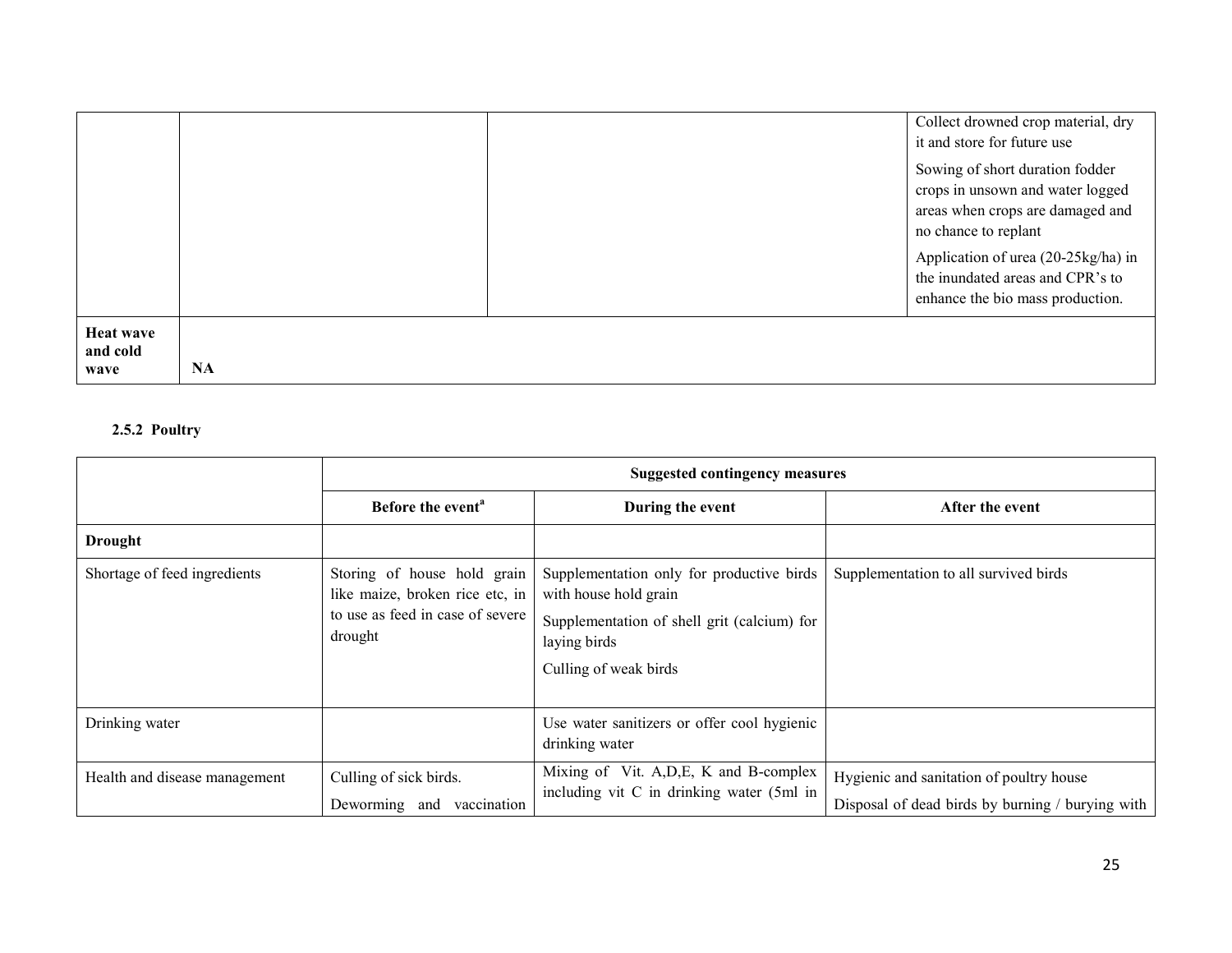|                               | against RD and IBD                                                                                                                                                  | one litre water)                                                                                                                                                                                                                     | lime powder in pit                                                                                                                                                                                                                                                    |
|-------------------------------|---------------------------------------------------------------------------------------------------------------------------------------------------------------------|--------------------------------------------------------------------------------------------------------------------------------------------------------------------------------------------------------------------------------------|-----------------------------------------------------------------------------------------------------------------------------------------------------------------------------------------------------------------------------------------------------------------------|
| <b>Floods</b>                 |                                                                                                                                                                     |                                                                                                                                                                                                                                      |                                                                                                                                                                                                                                                                       |
| Shortage of feed ingredients  | In case of early forewarning of<br>floods, shift the birds to safer<br>place<br>Storing of house hold grain<br>like maize, broken rice, bajra<br>etc,               | Use stored feed as supplement<br>Don't allow for scavenging<br>Culling of weak birds                                                                                                                                                 | Routine practices are followed<br>Deworming and vaccination against RD                                                                                                                                                                                                |
| Drinking water                |                                                                                                                                                                     | Use water sanitizers or offer cool hygienic<br>drinking water                                                                                                                                                                        |                                                                                                                                                                                                                                                                       |
| Health and disease management | In case of EFW, add antibiotic<br>powder<br>(Terramycin/Ampicilline/<br>Ampiclox etc., 10g in one<br>in drinking water to<br>litre)<br>prevent any disease outbreak | Prevent water logging surrounding the<br>sheds through proper drainage facility<br>Assure supply of electricity by generator or<br>solar energy or biogas<br>Sprinkle lime powder to prevent ammonia<br>accumulation due to dampness | Sanitation of poultry house<br>Treatment of affected birds Disposal of dead<br>birds by burning / burying with line powder in pit<br>Disposal of poultry manure to prevent protozoal<br>problem<br>Supplementation of coccidiostats in feed<br>Vaccination against RD |
| Cyclone                       |                                                                                                                                                                     |                                                                                                                                                                                                                                      |                                                                                                                                                                                                                                                                       |
| Shortage of feed ingredients  | In case of EFW, shift the birds<br>to safer place<br>Storing of house hold grain<br>like maize, broken rice, bajra<br>etc.<br>Culling of weak birds                 | Use stored feed as supplement<br>Don't allow for scavenging<br>Protect from thunder storms                                                                                                                                           | Routine practices are followed                                                                                                                                                                                                                                        |
| Drinking water                |                                                                                                                                                                     | Use water sanitizers or offer cool hygienic                                                                                                                                                                                          |                                                                                                                                                                                                                                                                       |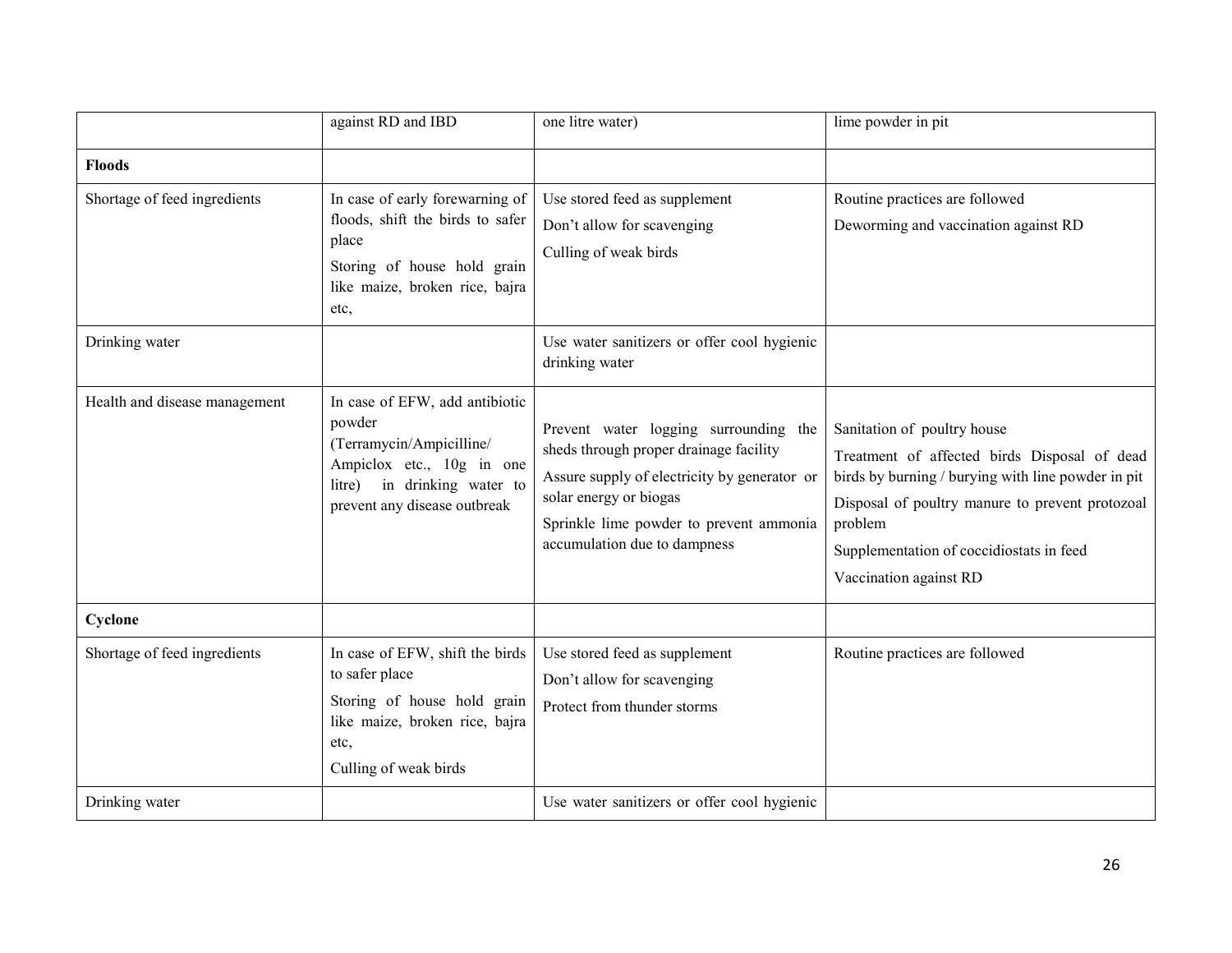|                               |                                                                                               | drinking water                                                                                                                                                                                                                                        |                                                                                                                                                                                                                                           |
|-------------------------------|-----------------------------------------------------------------------------------------------|-------------------------------------------------------------------------------------------------------------------------------------------------------------------------------------------------------------------------------------------------------|-------------------------------------------------------------------------------------------------------------------------------------------------------------------------------------------------------------------------------------------|
| Health and disease management | In case of EFW, add antibiotic<br>powder in drinking water to<br>prevent any disease outbreak | Sanitation of poultry house<br>Treatment of affected birds<br>water logging surrounding the<br>Prevent<br>sheds<br>Assure supply of electricity<br>Sprinkle lime powder (5-10g per square<br>feet) to prevent ammonia accumulation due<br>to dampness | Disposal of dead birds by burning / deep burying<br>with lime powder in pit<br>Disposal of poultry manure to prevent protozoal<br>problem<br>Supplementation of coccidiostats in feed<br>Vaccination against Ranikhet Disease (0.5ml S/c) |

## 2.5.3 Fisheries

|                              | <b>Suggested contingency measures</b>                |                                         |                                                       |
|------------------------------|------------------------------------------------------|-----------------------------------------|-------------------------------------------------------|
|                              | <b>Before the event</b>                              | During the event                        | After the event                                       |
| 1) Drought                   |                                                      |                                         |                                                       |
| A. Capture                   |                                                      |                                         |                                                       |
| <b>Marine</b>                | Not applicable                                       | Not applicable                          | Not applicable                                        |
| <b>Inland</b>                |                                                      |                                         |                                                       |
| (i) Shallow water depth due  | Rainwater harvesting                                 | of derelict<br>i.<br>Shallow areas      | i. Due to severe water shortage farmers have to       |
| to insufficient rains/inflow | Deepening/Desilting of<br>ii.                        | water bodies can be used for            | harvest fish in large quantities to avoid loss due to |
|                              | existing water bodies                                | raising table sized fishes using        | mortality. Leading to difficulties in marketing the   |
|                              | Removal of debris and<br>111.                        | fish<br>stunted<br>seeds and<br>the     | fish farmers can be trained on the frozen storage     |
|                              | strengthening of pond<br>embankments through turfing | culture<br>be<br>done<br>can<br>in      | techniques and in preparing value added products      |
|                              |                                                      | enclosures (pens). Pens of $0.1$ to     | (ready to eat and processed products)                 |
|                              |                                                      | $0.2$ ha<br>ideal<br>for<br>are<br>easy | ii. Adoption of short term culture of species         |
|                              |                                                      | operation and economical.               | wherein culture of species having rapid initial       |
|                              |                                                      | ii.<br>Indian<br>and<br>major<br>carps  | growth can be stocked. Eg. minor carps like silver    |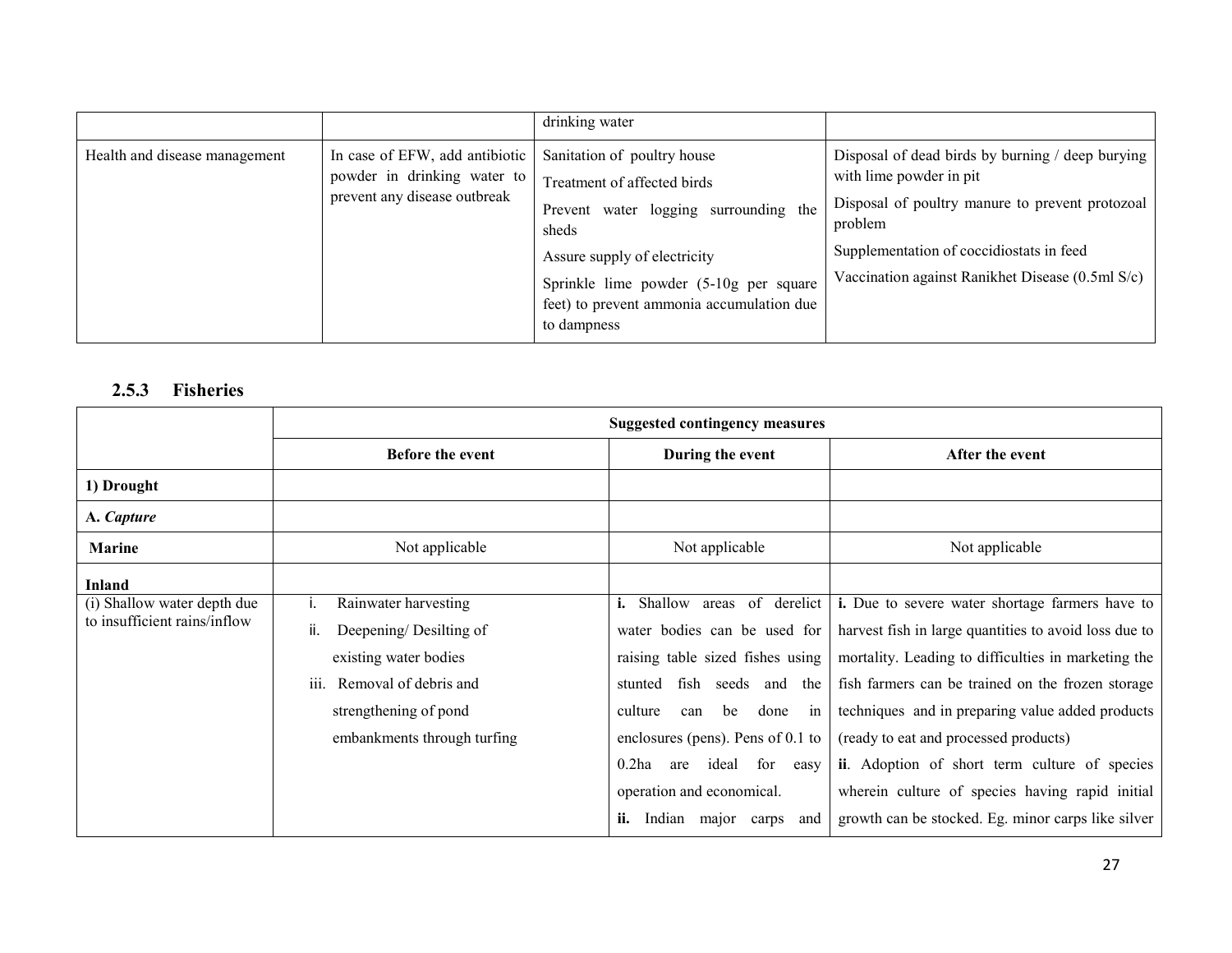|                               |                                                                                                                                                                                                                                                                                                     | freshwater prawns<br>ideal<br>are                                                                                                                                                                                                                 | barb                                              |
|-------------------------------|-----------------------------------------------------------------------------------------------------------------------------------------------------------------------------------------------------------------------------------------------------------------------------------------------------|---------------------------------------------------------------------------------------------------------------------------------------------------------------------------------------------------------------------------------------------------|---------------------------------------------------|
|                               |                                                                                                                                                                                                                                                                                                     | species for culture.                                                                                                                                                                                                                              | (Puntius gonionotus) and fringe lipped carp (     |
|                               |                                                                                                                                                                                                                                                                                                     | iii. Temporarily raising the                                                                                                                                                                                                                      | Labeo fimbriatus) can be undertaken.              |
|                               |                                                                                                                                                                                                                                                                                                     | height of the enclosures maybe                                                                                                                                                                                                                    | iii. Culture of minor carp like Amblypharyngodon  |
|                               |                                                                                                                                                                                                                                                                                                     | done to prevent loss of stock in                                                                                                                                                                                                                  | mola can be done in shallow ponds and this being  |
|                               |                                                                                                                                                                                                                                                                                                     | the event of sudden rise in water                                                                                                                                                                                                                 | an auto breeder it spawns two or three times in a |
|                               |                                                                                                                                                                                                                                                                                                     | level due to sudden onset of rain                                                                                                                                                                                                                 | year which also ensure auto stocking.             |
|                               |                                                                                                                                                                                                                                                                                                     | or flooding.                                                                                                                                                                                                                                      |                                                   |
|                               |                                                                                                                                                                                                                                                                                                     |                                                                                                                                                                                                                                                   |                                                   |
|                               |                                                                                                                                                                                                                                                                                                     |                                                                                                                                                                                                                                                   |                                                   |
| (ii) Changes in water quality | Strictly implement in avoiding the<br>use of plastics and other non-<br>biodegradable material along the<br>river belts (intervention and<br>polluting by human is a common<br>factor)<br>ii. Avoid entry of pollutants like<br>industrial effluents, run off from<br>agricultural land into rivers | i. Reduced water volume in the<br>pond/ local water bodies lowers<br>buffering capacity hence<br>its<br>every precaution has to be taken<br>while adopting use of manures<br>and fertilizers to avoid onset of<br>algal blooms and eutrophication |                                                   |
| (iii) Any other               |                                                                                                                                                                                                                                                                                                     | i. Stunting of major carp<br>fingerlings and stocking in grow<br>out ponds as they grow faster (<br>three times more growth than<br>the non stunted fingerlings)<br>ii. Ornamental fish rearing<br>utilizing gold fishes, koi carp or             |                                                   |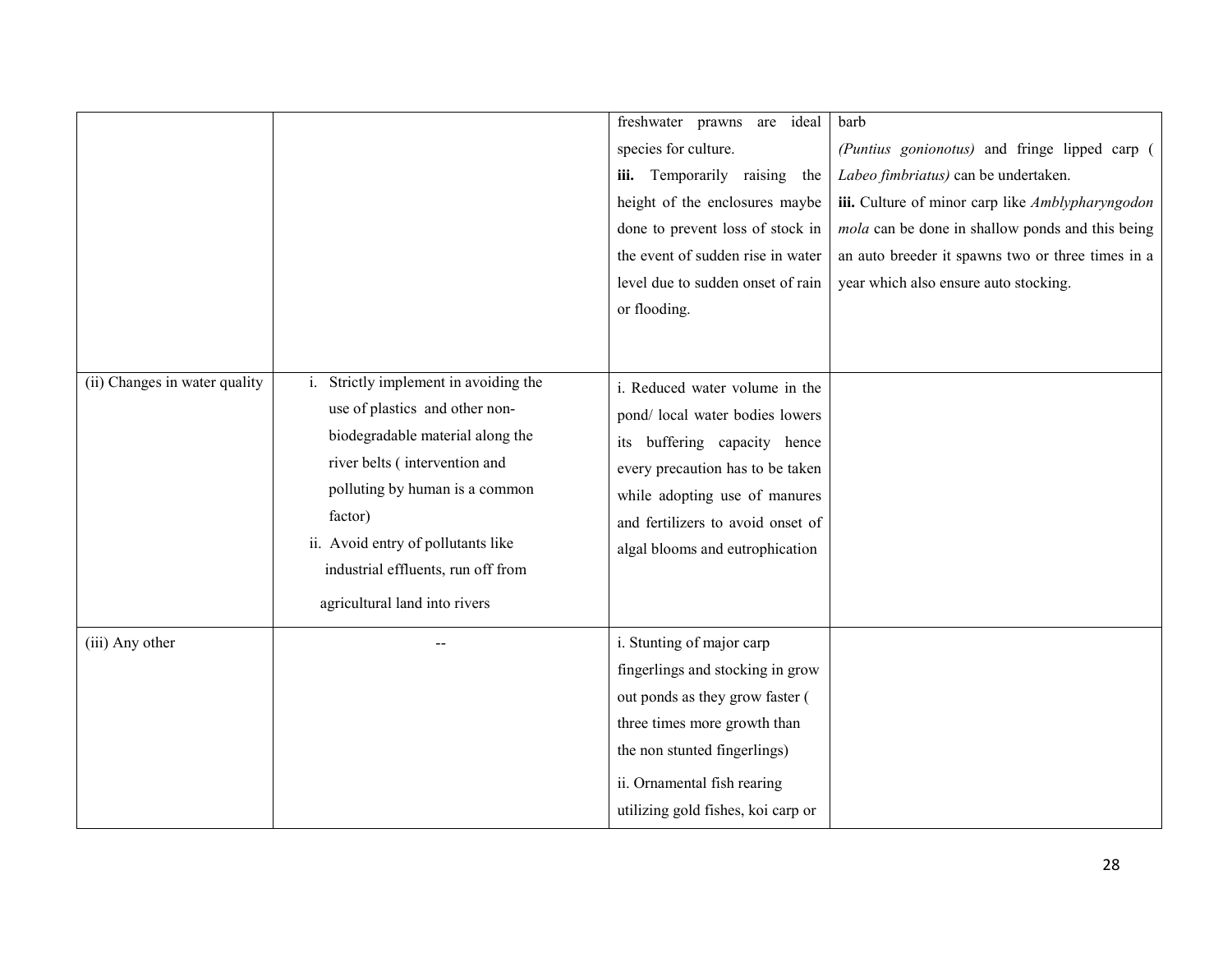|                                                                             |                                                                                                                                                                                                                                                                                                                                                                                                                                                    | live bearers like mollies and<br>guppies can be done in summer.<br>This ensures money flow to the<br>farmers.<br>** subsidy to farmers for inputs<br>like feed, seed.                                                                                                                                                                               |                                                                                                                                                                                                                                                                                                                                        |
|-----------------------------------------------------------------------------|----------------------------------------------------------------------------------------------------------------------------------------------------------------------------------------------------------------------------------------------------------------------------------------------------------------------------------------------------------------------------------------------------------------------------------------------------|-----------------------------------------------------------------------------------------------------------------------------------------------------------------------------------------------------------------------------------------------------------------------------------------------------------------------------------------------------|----------------------------------------------------------------------------------------------------------------------------------------------------------------------------------------------------------------------------------------------------------------------------------------------------------------------------------------|
| <b>B.</b> Aquaculture/<br>Mariculture                                       | <b>Before the event</b>                                                                                                                                                                                                                                                                                                                                                                                                                            | During the event                                                                                                                                                                                                                                                                                                                                    | After the event                                                                                                                                                                                                                                                                                                                        |
| (i) Shallow water in ponds<br>insufficient<br>due<br>to<br>rains/inflow     | i. Water depth should be at least 1m for initiating<br>fish culture.<br>ii. Adopt low stocking density to reduce culture<br>duration and culture should be done only after<br>ensuring water availability for minimum period of<br>3 months.<br>iii. In low tidal amplitude areas which receives<br>north-east monsoon it is advised not to go for<br>summer crop because of high temperatures which<br>will lead to stress of culturable species. | i. Farmers can be advised to<br>take up integrated farming (<br>poultry, piggery, duckery and<br>animal husbandry with crops) to<br>cut down cost on expensive<br>inputs like feed and manure.<br>Avoid fertilization and<br>ii.<br>manuring<br>on supplementary<br>basis.<br>iii. Air breathing fish culture to<br>be practised (Cat fish farming) | i. Prepare pond for the next crop after early<br>harvest<br>ii. Always keep a constant check on the onset of<br>algal blooms which will cause mass mortality of<br>fishes<br>iii. Harvest fish broodstock if any and shift to<br>deeper safer areas like cement systems in indoor<br>units to utilize for breeding on onset of monsoon |
| (ii) Impact of silt load build<br>up in ponds<br>change in<br>water quality | $i$ .<br>Rainwater harvesting<br>ii.<br>Deepening/Desilting of<br>existing water bodies<br>iii.<br>Removal of debris                                                                                                                                                                                                                                                                                                                               | i. Feeding should be minimum<br>to avoid organic loading                                                                                                                                                                                                                                                                                            | i. On onset of sudden heavy rains heavy mortality<br>will result so feeding should be controlled to<br>avoid waste accumulation on pond bottom soil.                                                                                                                                                                                   |
| (iii) Any other                                                             | i. The physico-chemical quality of water has to be<br>monitored regularly for its suitability for fish                                                                                                                                                                                                                                                                                                                                             | i. Concept of Re-circulatory<br>system can be adopted as                                                                                                                                                                                                                                                                                            | i. Train the farmers to breed fish in captivity and<br>produce required amount of seed either through                                                                                                                                                                                                                                  |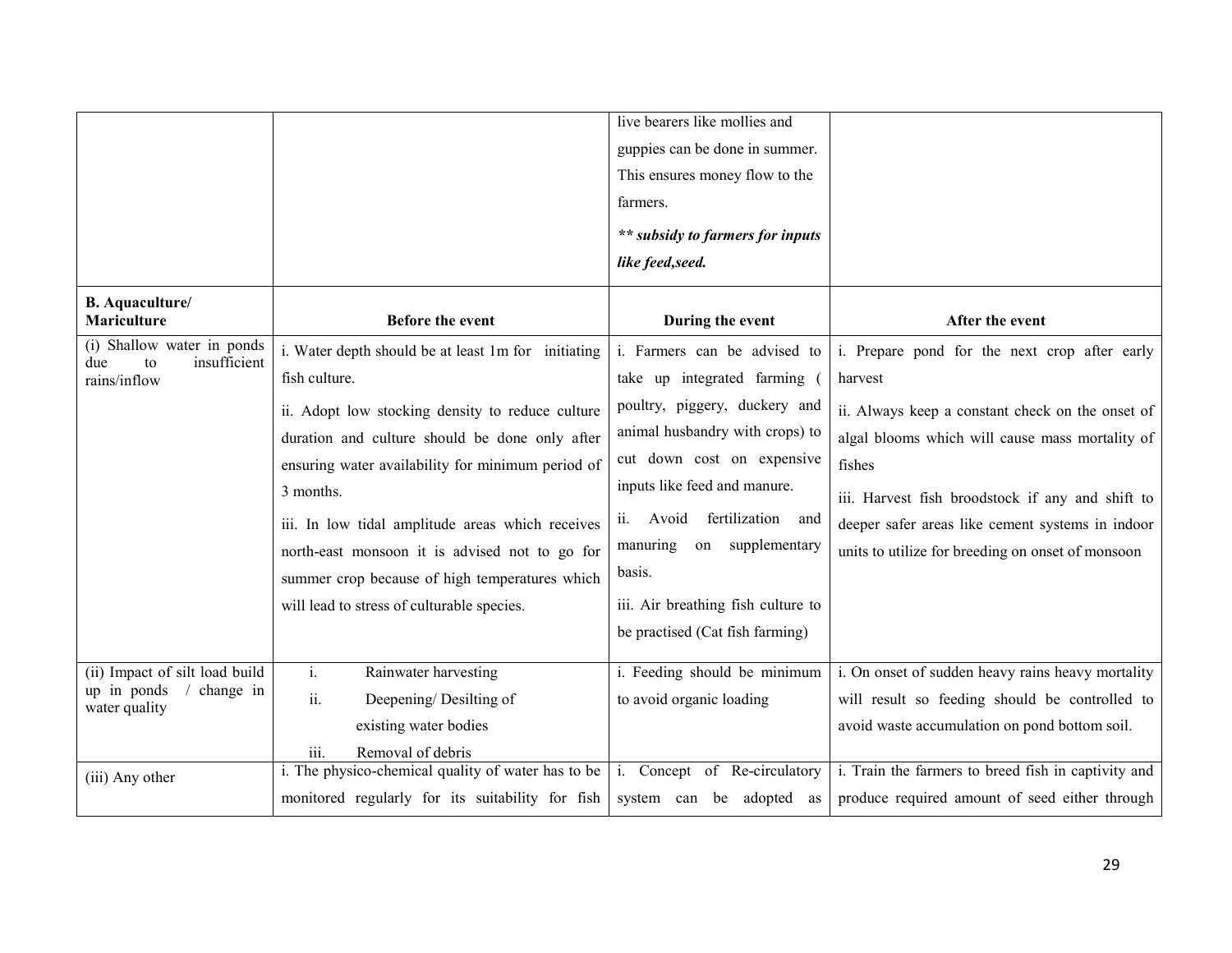|               | culture.                                              | additional water is not required  | hormonal<br>environment<br>treatment<br>and       |
|---------------|-------------------------------------------------------|-----------------------------------|---------------------------------------------------|
|               |                                                       | thereby curtailing need for water | manipulation.                                     |
|               |                                                       | exchange.                         | ii. Use of cryopreserved milt supplied from       |
|               |                                                       | ii. Use of aerators to overcome   | research units to aid breeding and ensure healthy |
|               |                                                       | thermal stratification and build  | stock                                             |
|               |                                                       | up of ammonia during high         | (in collaboration with TANUVAS)                   |
|               |                                                       | temperatures will help break the  |                                                   |
|               |                                                       | thermal stratification            |                                                   |
|               |                                                       | subsidy can be provided to        |                                                   |
|               |                                                       | farmers for the aerators          |                                                   |
|               |                                                       | iii. Partial harvesting to reduce |                                                   |
|               |                                                       | biomass thereby competition for   |                                                   |
|               |                                                       | space and food is reduced.        |                                                   |
|               |                                                       |                                   |                                                   |
|               |                                                       | iv. Reduced stocking densities    |                                                   |
| 2) Floods     | <b>Before the event</b>                               | During the event                  | After the event                                   |
| A. Capture    |                                                       |                                   |                                                   |
| <b>Marine</b> | i. Train fisher folk on hygienic handling of fishes,  | i. Avoid fishing in deeper        | i. Loss incurred should be reported will be       |
|               | short and long term preservation techniques and on    | waters to avoid loss to gear,     | assessed by the State Fisheries Department        |
|               | preparation and packaging of value added fish         | craft and human lives.            | officials and reimbursed.                         |
|               | products – as a small scale village activity          |                                   |                                                   |
|               | ii. Establish cold chain facilities                   |                                   |                                                   |
|               | iii. Ensure strengthening of coastal belt by planting |                                   |                                                   |
|               | and maintaining the mangrove ecosystems               |                                   |                                                   |
|               | ** mangrove wetlands mitigate the adverse impact      |                                   |                                                   |
|               | of storms, cyclones Tsunami in coastal areas and      |                                   |                                                   |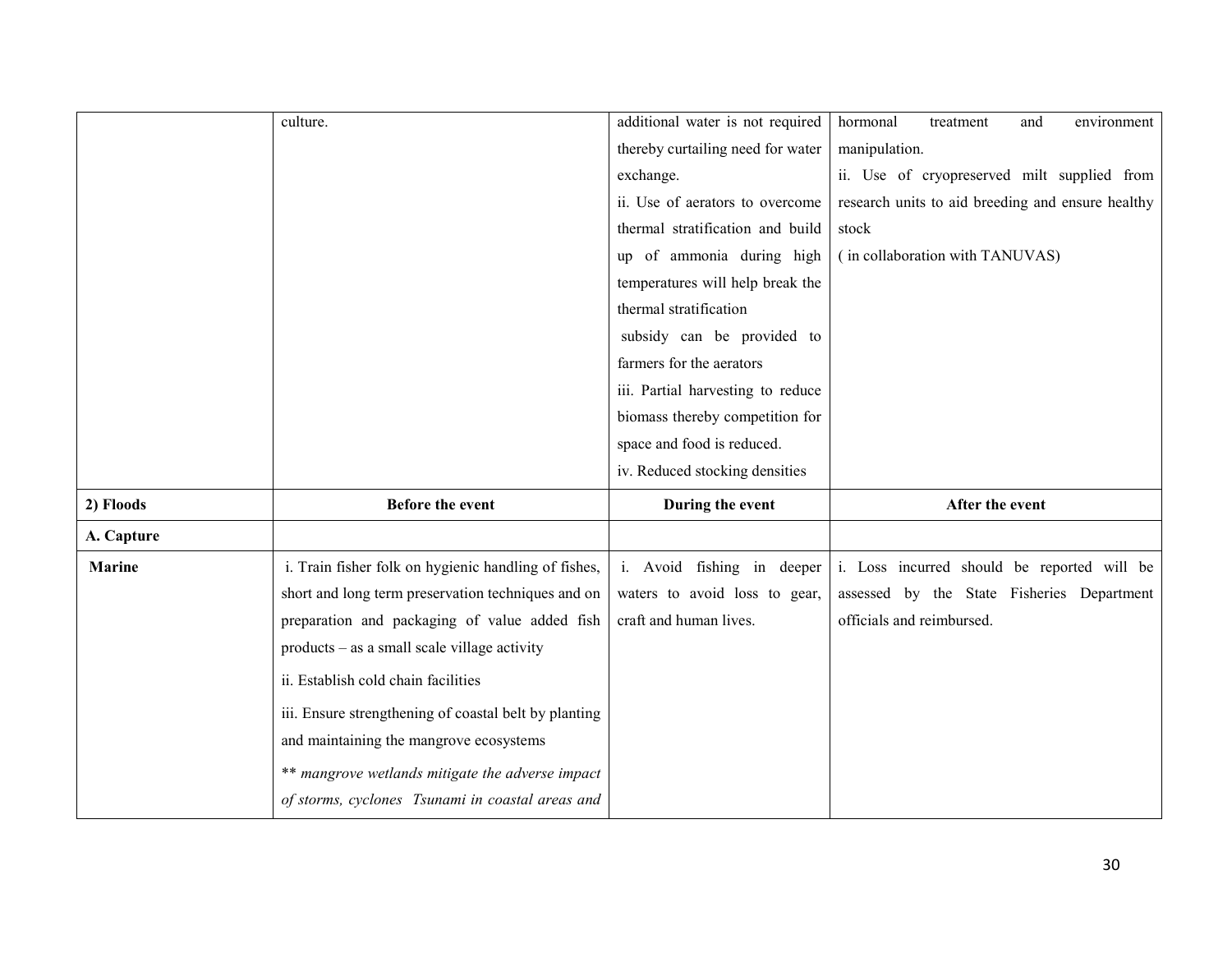|                                                               | coastal erosion                                     |                                                                                                     |                                                                                                        |
|---------------------------------------------------------------|-----------------------------------------------------|-----------------------------------------------------------------------------------------------------|--------------------------------------------------------------------------------------------------------|
|                                                               | ** mangroves are ideal breeding , nursery and       |                                                                                                     |                                                                                                        |
|                                                               | feeding grounds for a number of commercially        |                                                                                                     |                                                                                                        |
|                                                               | important prawns, fishes and other shell fishes.    |                                                                                                     |                                                                                                        |
|                                                               | iv. Ecologically sensitive areas to be earmarked    |                                                                                                     |                                                                                                        |
|                                                               | such as mangroves, corals and estuaries to avoid    |                                                                                                     |                                                                                                        |
|                                                               | overfishing                                         |                                                                                                     |                                                                                                        |
|                                                               | v. Commercial exploitation of coral reefs and large |                                                                                                     |                                                                                                        |
|                                                               | scale removal of mangrove vegetation to be          |                                                                                                     |                                                                                                        |
|                                                               | surveyed as this leads to dwindling fish harvests   |                                                                                                     |                                                                                                        |
| Inland                                                        |                                                     |                                                                                                     |                                                                                                        |
| (i) Average compensation<br>paid due to loss of human<br>life | --- NA---                                           | $\frac{1}{1}$ NA---                                                                                 |                                                                                                        |
| No.<br>of<br>boats<br>(ii)<br>nets/damaged                    | $-NA$ ---                                           | $--NA--$                                                                                            | As per the norms of the State Government and<br>implemented by the State Fisheries Department          |
| (iii) No. of houses damaged                                   | $--NA--$                                            | $--NA--$                                                                                            |                                                                                                        |
| (iv) Loss of stock                                            | Sell the available fish stock as much as possible   | Installation of gill net and using<br>cast net for fishing the stock<br>escapement through flooding | Onset of toxic gases in the system hence<br>immediate stocking of fishes should not be carried<br>out. |
|                                                               | Strengthening of bunds and embankments either       |                                                                                                     |                                                                                                        |
|                                                               | through turfing and terracing to avoid water        |                                                                                                     | Onset of toxic gases in the system hence                                                               |
| (v) Changes in water quality                                  | overflow or entry of waters from outside.           | ** Water should not be used for<br>domestic purposes                                                | immediate stocking of fishes should not be carried<br>out.                                             |
|                                                               | Water quality management to be followed             |                                                                                                     | Ulcers and pox diseases in fishes will occur hence                                                     |
|                                                               | thoroughly by weekly sampling to monitor water      |                                                                                                     | the fish stock has to be discarded or buried.                                                          |
| (vi) Health and diseases                                      | quality parameters                                  |                                                                                                     |                                                                                                        |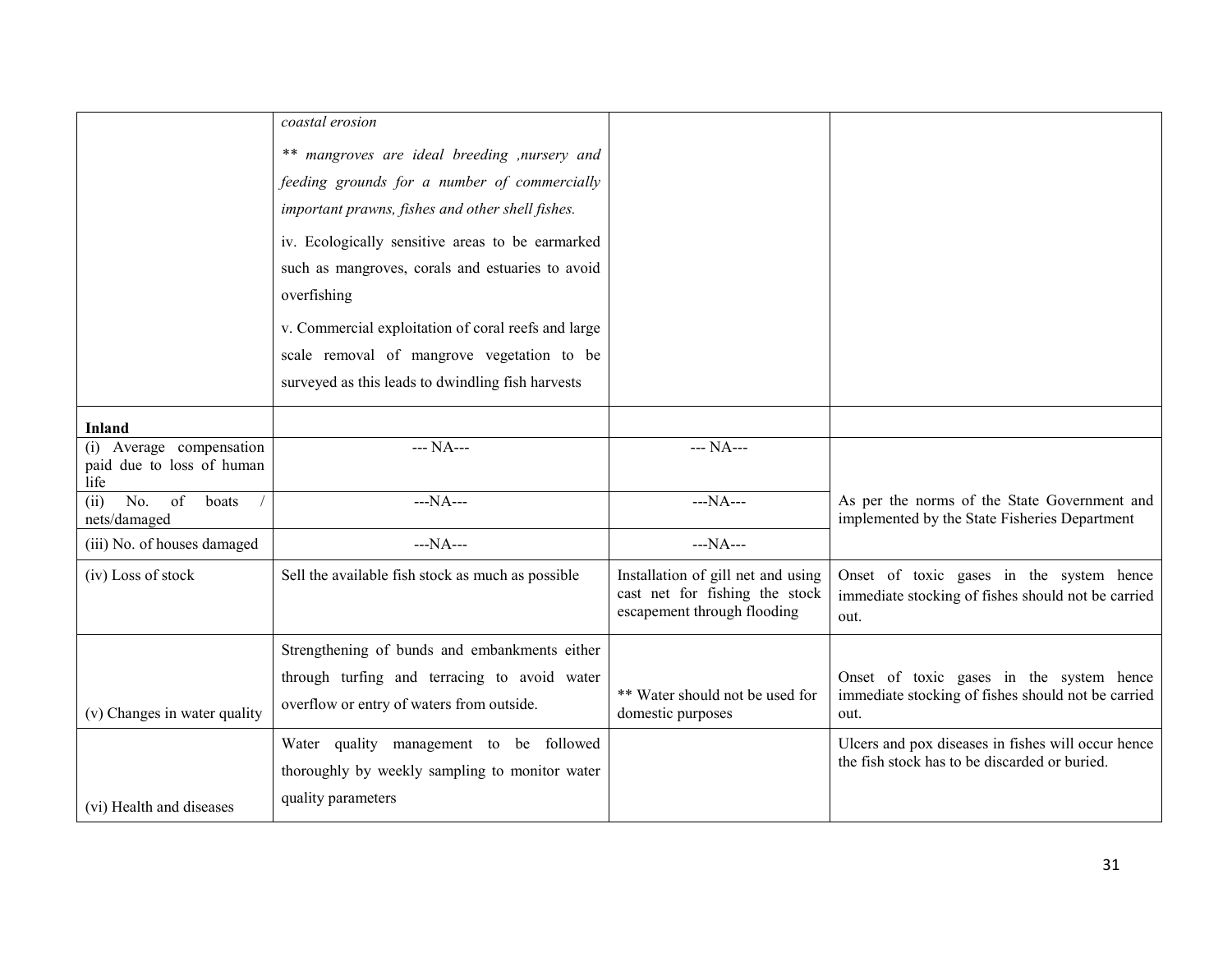| <b>B.</b> Aquaculture/<br><b>Mariculture in ponds</b>    | <b>Before the event</b>                                                                                                                                                                             | During the event                          | After the event                                                                                                                                                                                                                                                                      |
|----------------------------------------------------------|-----------------------------------------------------------------------------------------------------------------------------------------------------------------------------------------------------|-------------------------------------------|--------------------------------------------------------------------------------------------------------------------------------------------------------------------------------------------------------------------------------------------------------------------------------------|
| (i) Inundation with flood<br>water                       | i. Avoid culture of fishes requiring longer duration<br>of culture.<br>ii. Initiating fish culture in advance in areas<br>frequently prone to flooding.                                             | Immediately harvest the stocked<br>fishes |                                                                                                                                                                                                                                                                                      |
| (ii) Water exchange and<br>changes in water quality      | i. Strengthening of bunds and embankments either<br>through turfing and terrracing                                                                                                                  |                                           | Application of lime to stabilize pH.                                                                                                                                                                                                                                                 |
| (iii) Health and diseases                                | i. Water quality management to be followed<br>thoroughly by weekly sampling to monitor water<br>quality parameters                                                                                  |                                           | Discard diseased stock and the following<br>measures to be practiced:<br>i. Drying up of confined water bodies<br>ii. Let pond bottom to sun dry by cracking of soil<br>to let out the release of obnoxious gases and other<br>pests<br>iii. Application of lime to balance soil pH. |
| (iv) Loss of stock and inputs<br>(feed, chemicals etc)   | The stock (feed and medicines) have to be stored<br>separately in rooms designed for the purpose with<br>air circulation facilities and they have to be stored<br>on raised platforms to avoid loss |                                           | Discard stock if affected by water as they will<br>lead to fungal borne infections in the fish stock.                                                                                                                                                                                |
| (v) Infrastructure damage<br>(pumps, aerators, huts etc) | i. Initiating fish culture in advance in<br>areas<br>frequently prone to flooding to prevent damage to<br>the infrastructure                                                                        |                                           | ** As on date there has been no measure to give<br>subsidy to the inland fish farmers for loss of fish<br>stock or infrastructure hence the farmers are<br>suffering a heavy loss.                                                                                                   |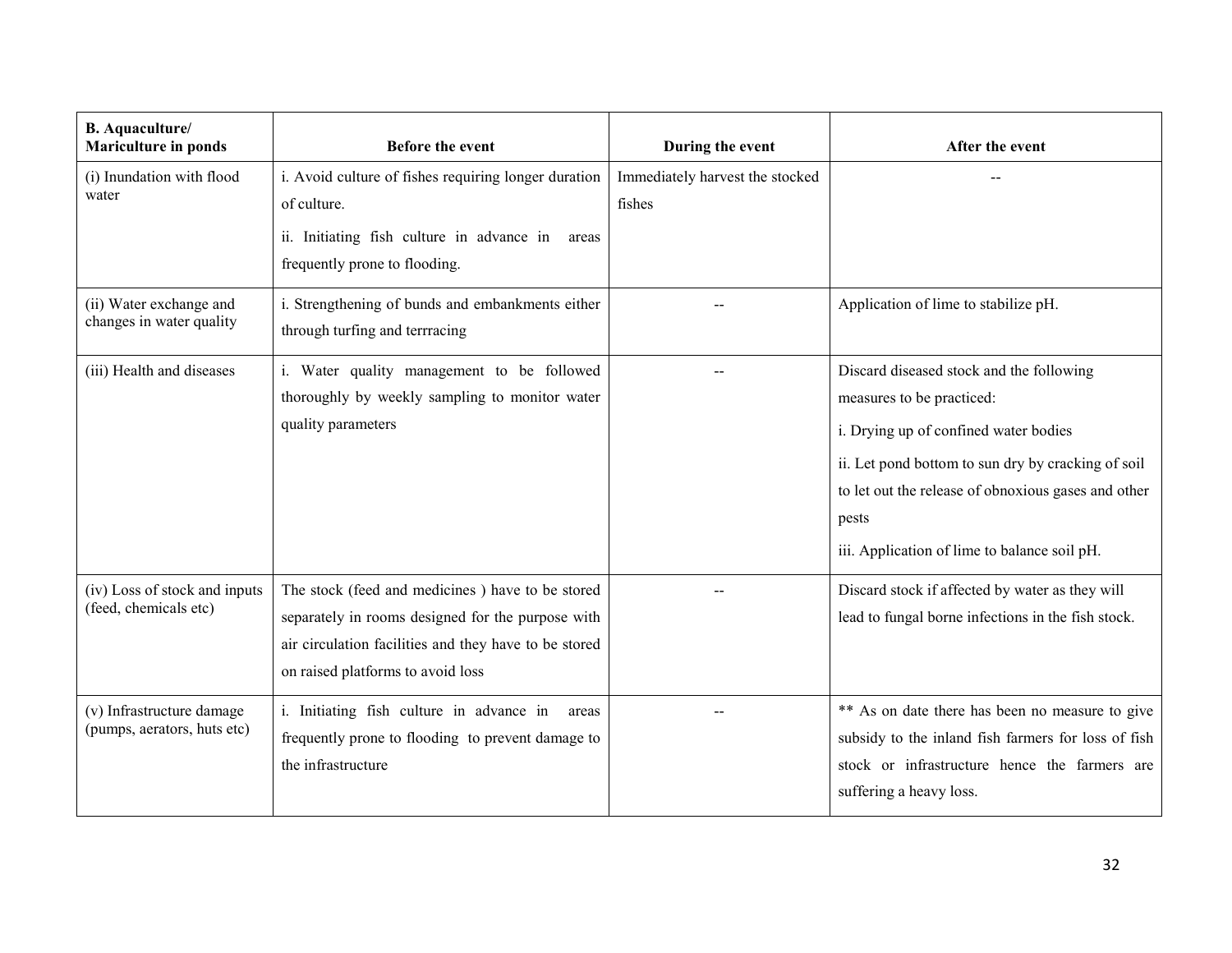|                                                                    |                                                                                                                                                                                                                                                                                                                                                         |                  | ** Therefore suggestions can be made to the<br>Government to assess the impact of damage and<br>the rate of compensation can be decided by the<br>officials |  |
|--------------------------------------------------------------------|---------------------------------------------------------------------------------------------------------------------------------------------------------------------------------------------------------------------------------------------------------------------------------------------------------------------------------------------------------|------------------|-------------------------------------------------------------------------------------------------------------------------------------------------------------|--|
| (vi) Any other                                                     | ** Special emphasis can be made to the Government for compensation to the practicing inland fish farmers as there is no help from the<br>Government as given to the fisher folk suffering damages due to cyclone. The practicing inland/marine fish farmers should register with the<br>State Fisheries Department to avail the formulated compensation |                  |                                                                                                                                                             |  |
| 3. Cyclone / Tsunami                                               | Before the event                                                                                                                                                                                                                                                                                                                                        | During the event | After the event                                                                                                                                             |  |
| A. Capture                                                         |                                                                                                                                                                                                                                                                                                                                                         |                  |                                                                                                                                                             |  |
| <b>Marine</b>                                                      |                                                                                                                                                                                                                                                                                                                                                         |                  |                                                                                                                                                             |  |
| (i) Average compensation<br>paid due to loss of<br>fishermen lives | **As per the existing government norms compensation is given to the fisherfolk whenever there is loss due to the impact of<br>cyclones/tsunami                                                                                                                                                                                                          |                  |                                                                                                                                                             |  |
| (ii) Avg. no. of boats $/$<br>nets/damaged                         | **As per the existing government norms compensation is given to the fisherfolk whenever there is loss due to the impact of<br>cyclones/tsunami                                                                                                                                                                                                          |                  |                                                                                                                                                             |  |
| (iii) Avg. no. of houses<br>damaged                                | **As per the existing government norms compensation is given to the fisherfolk whenever there is loss due to the impact of<br>cyclones/tsunami                                                                                                                                                                                                          |                  |                                                                                                                                                             |  |
| <b>Inland</b>                                                      | Cyclone / Tsunami                                                                                                                                                                                                                                                                                                                                       |                  |                                                                                                                                                             |  |
| <b>B.</b> Aquaculture/<br><b>Mariculture</b>                       | Before the event                                                                                                                                                                                                                                                                                                                                        | During the event | After the event                                                                                                                                             |  |
| (i) Overflow / flooding of<br>ponds                                | i. Planting trees like casuarinas along coastal belt<br>to avoid coastal erosion and inundation of sea<br>waters.                                                                                                                                                                                                                                       |                  |                                                                                                                                                             |  |
| (ii) Changes in water quality<br>(fresh water / brackish water)    | i. Stocking fishes which can tolerate wide salinity                                                                                                                                                                                                                                                                                                     |                  | Application of lime to stabilize pH.                                                                                                                        |  |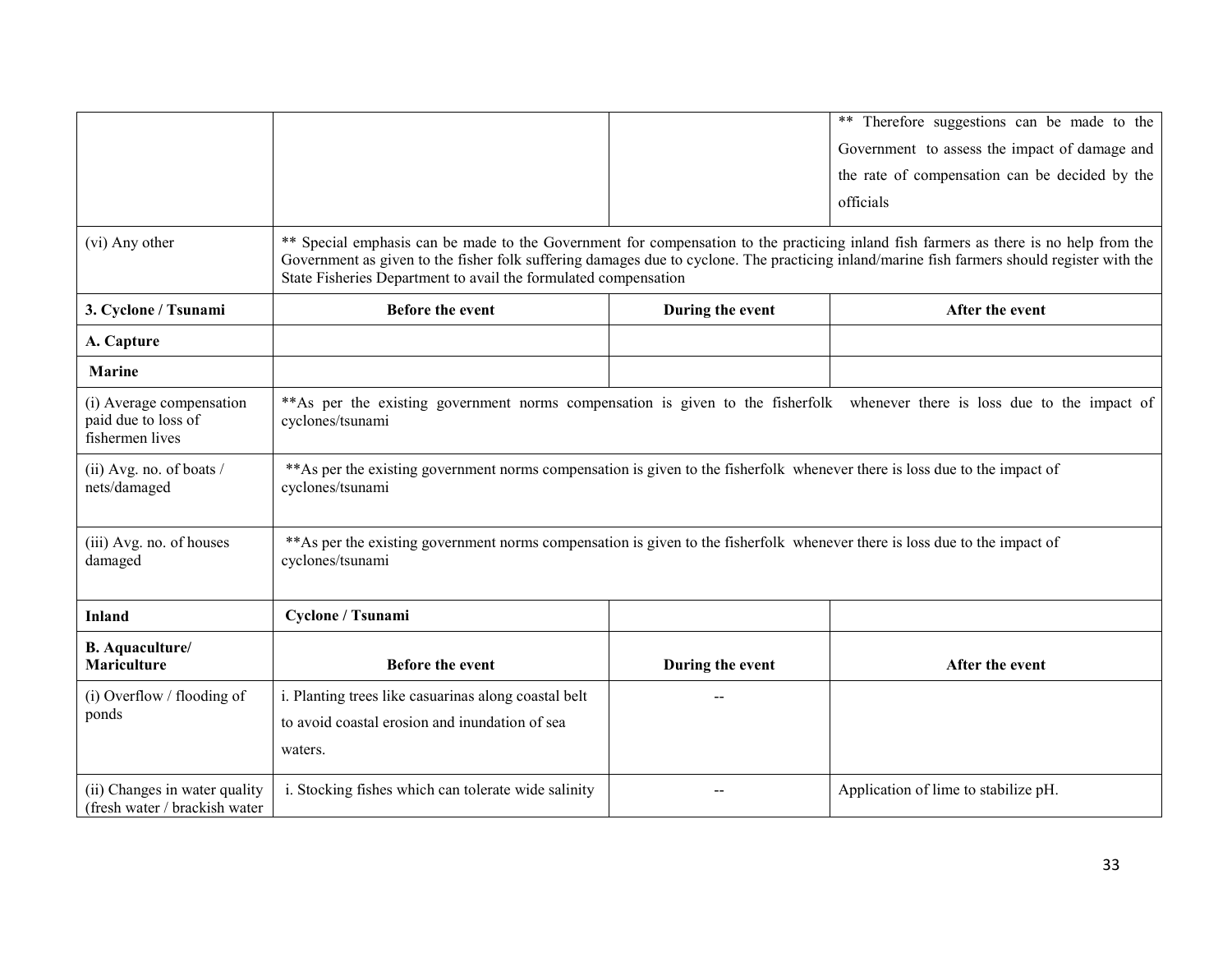| ratio)                                                               | changes eg. Milkfish, pearl spot etc.                                                                                                                                                                  |                  |                                                                                                                                                                                                                                                                                                                                                                        |
|----------------------------------------------------------------------|--------------------------------------------------------------------------------------------------------------------------------------------------------------------------------------------------------|------------------|------------------------------------------------------------------------------------------------------------------------------------------------------------------------------------------------------------------------------------------------------------------------------------------------------------------------------------------------------------------------|
| (iii) Health and diseases                                            | i. Water quality management to be followed<br>thoroughly by weekly sampling to monitor water<br>quality parameters                                                                                     |                  | Discard diseased stock and the following<br>measures to be practiced:<br>i. Drying up of confined water bodies<br>ii. Let pond bottom to sun dry by cracking of soil<br>to let out the release of obnoxious gases and other<br>pests<br>iii. Application of lime to balance soil pH.                                                                                   |
| (iv) Loss of stock and inputs<br>(feed, chemicals etc)               | i. The stock (feed and medicines) have to be stored<br>separately in rooms designed for the purpose with<br>air circulation facilities and they have to be stored<br>on raised platforms to avoid loss |                  | Discard stock if affected by water as they will<br>lead to fungal borne infections in the fish stock.                                                                                                                                                                                                                                                                  |
| (v) Infrastructure damage<br>(pumps, aerators,<br>shelters/huts etc) | Initiating fish culture in advance in areas<br>frequently prone to flooding to prevent damage to<br>the infrastructure                                                                                 |                  | ** Special emphasis can be made to the<br>Government for compensation to the practicing<br>inland fish farmers as there is no help from the<br>Government as given to the fisher folk suffering<br>damages due to cyclone. The practicing<br>inland/marine fish farmers should register with<br>the State Fisheries Department to avail the<br>formulated compensation |
| (vi) Any other                                                       | Training programmes for stakeholders including resource users, planners and policy makers on coastal regulations, shoreline protection and<br>environmental awareness.                                 |                  |                                                                                                                                                                                                                                                                                                                                                                        |
| 4. **** Heat wave and cold<br>wave                                   | <b>Before the event</b>                                                                                                                                                                                | During the event | After the event                                                                                                                                                                                                                                                                                                                                                        |
| A. Capture                                                           |                                                                                                                                                                                                        |                  |                                                                                                                                                                                                                                                                                                                                                                        |
| <b>Marine</b>                                                        |                                                                                                                                                                                                        |                  | i. To conduct studies on the ecological changes to                                                                                                                                                                                                                                                                                                                     |